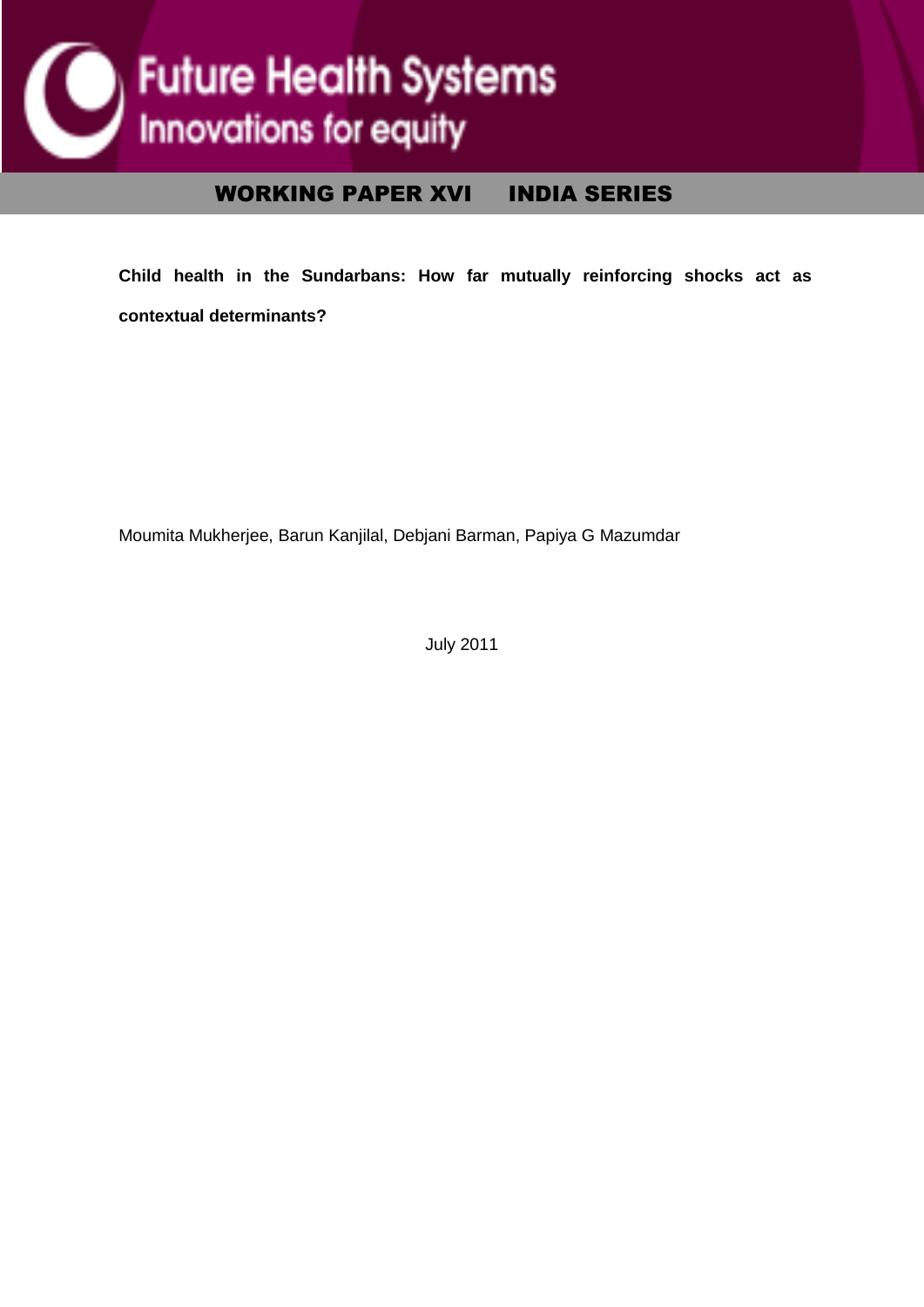#### **Acknowledgement**

We acknowledge the scientific support extended by 'Future Health Systems: Innovations for equity' (www.futurehealthsystems.org) – a research program consortium of researchers from Johns Hopkins University Bloomberg School of Public Health (JHSPH), USA; Institute of Development Studies (IDS), UK; Center for Health and Population Research (ICDDR,B), Bangladesh; Indian Institute of Health Management Research (IIHMR), India; Chinese Health Economics Institute (CHEI), China; The Institute of Public Health (IPS), Makerere University, Uganda; and University of Ibadan (UI), College of Medicine, Faculty of Public Health, Nigeria. We express our appreciation for the financial support (Grant # H050474) provided by the UK Department for International Development (DFID) for the Future Health Systems research programme consortium. This document is an output from a project funded by DFID for the benefit of developing countries. The views expressed are not necessarily those of DFID or Department of Health and FW, Government of West Bengal. We are grateful to Professor. David H. Peters, Johns Hopkins University Bloomberg School of Public Health (JHSPH), USA; for his help to build the frame of the paper effectively.

July 2011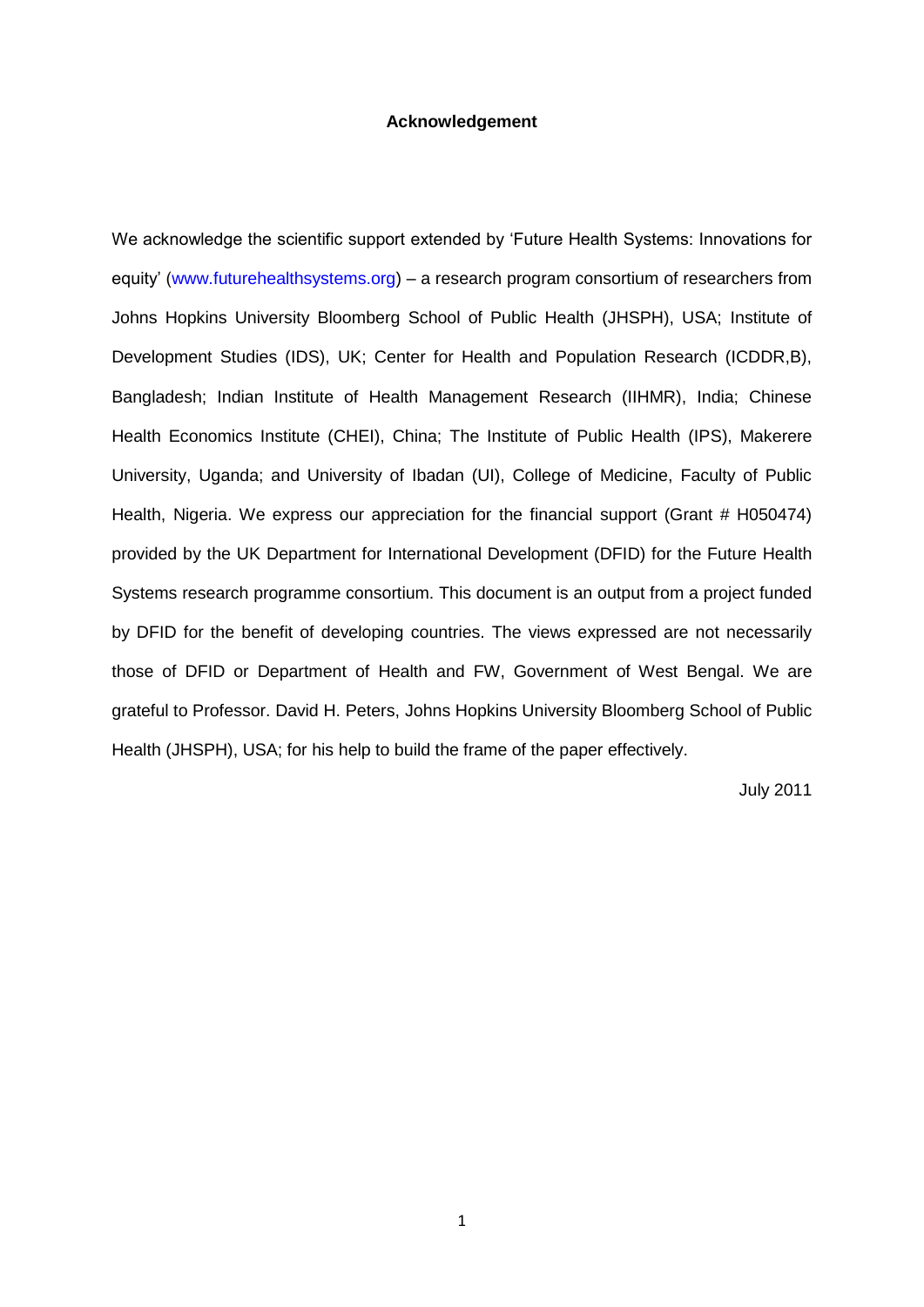**Child health in the Sundarbans: How far mutually reinforcing shocks act as contextual determinants?** 

#### **Summary**

Childhood chronic undernutrition and common childhood illness is highly prevalent in the Sundarbans delta region of West Bengal, India. The present work tested the hypothesisfrequent climatic shock is likely to predispose chronic and transient health shocks through behavioural responses of households in the presence of inaccessibility, inadequacy and acceptability barriers which act in the economy as long wave shocks. The work is based on a household and facility survey primary data collected in 19 blocks of the Sundarbans. The results highlight that transient climatic shock make the child health worse through the pathway of chronic poverty, low resilience, physical and social barriers to health seeking as well as ineffective service delivery system. Further in depth research is required to understand multiple vulnerabilities, related coping of households and ways to improve the service delivery mechanism to have healthy children in the Sundarbans in the near future.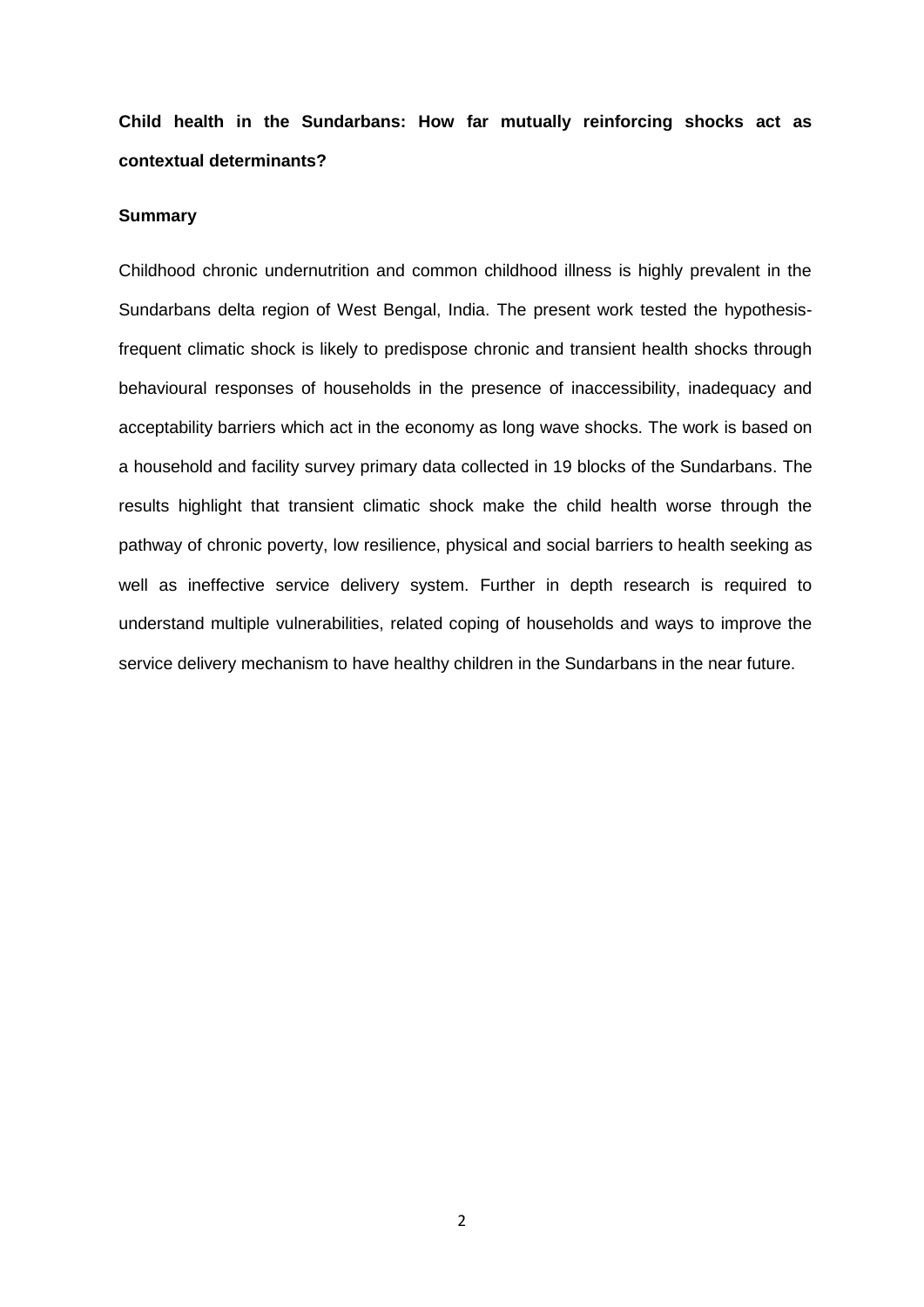#### **I. Background**

Childhood chronic undernutrition and related morbidities like Diarrhoea, fever, Acute Respiratory Infections is a major public health problem in developing countries, especially in South Asia with major welfare consequences (Black et al. 2008). Undernutrition and associated morbidities among children under the age of five are responsible for 35 percent deaths and 11 percent of global disease burden (Black et al. 2008). The prevalence is higher in Indian subcontinent as per one recent UNICEF study (UNICEF 2010). However, the concentration of undernutrition and illness among poor children in India raises the concern for policy makers to stress on equity in nutritional status and health to sustain economic growth and development in the long run (Kanjilal et al. 2010). Keeping in mind the agenda, the present work is a case study to investigate the contextual determinants of chronic undernutrition and morbidity of children under the age of five in one vulnerable pocket of India – the Sundarbans delta region in West Bengal.

The Sundarbans delta region is a unique vulnerable region where households face multiple adversities which disrupt their livelihood, health and ultimately the well being individually as well as collectively. Multiple adversities are results of multiple natures of shocks. Such shocks can be categorised in two ways – i) shocks at different levels (covariate and idiosyncratic), and ii) shocks of different durations (Long wave, transient) (Gaiha and Imai 2003, Standing 2005).

Covariate shock impacts the whole neighbourhood and poor or vulnerable households are less able or may not be able to cope with large covariate shocks over an extended period of time (Gaiha and Imai 2003). Example of covariate shock in the context of the Sundarbans is frequent extreme climate events. Some household level shocks are idiosyncratic shocks which impact only that household's income and consumption flows (Calvo and Dercon 2005). Idiosyncratic shocks are less severe in the presence of wellfunctioning markets (e.g. labour market, healthcare market) (Gaiha and Imai 2003). Hence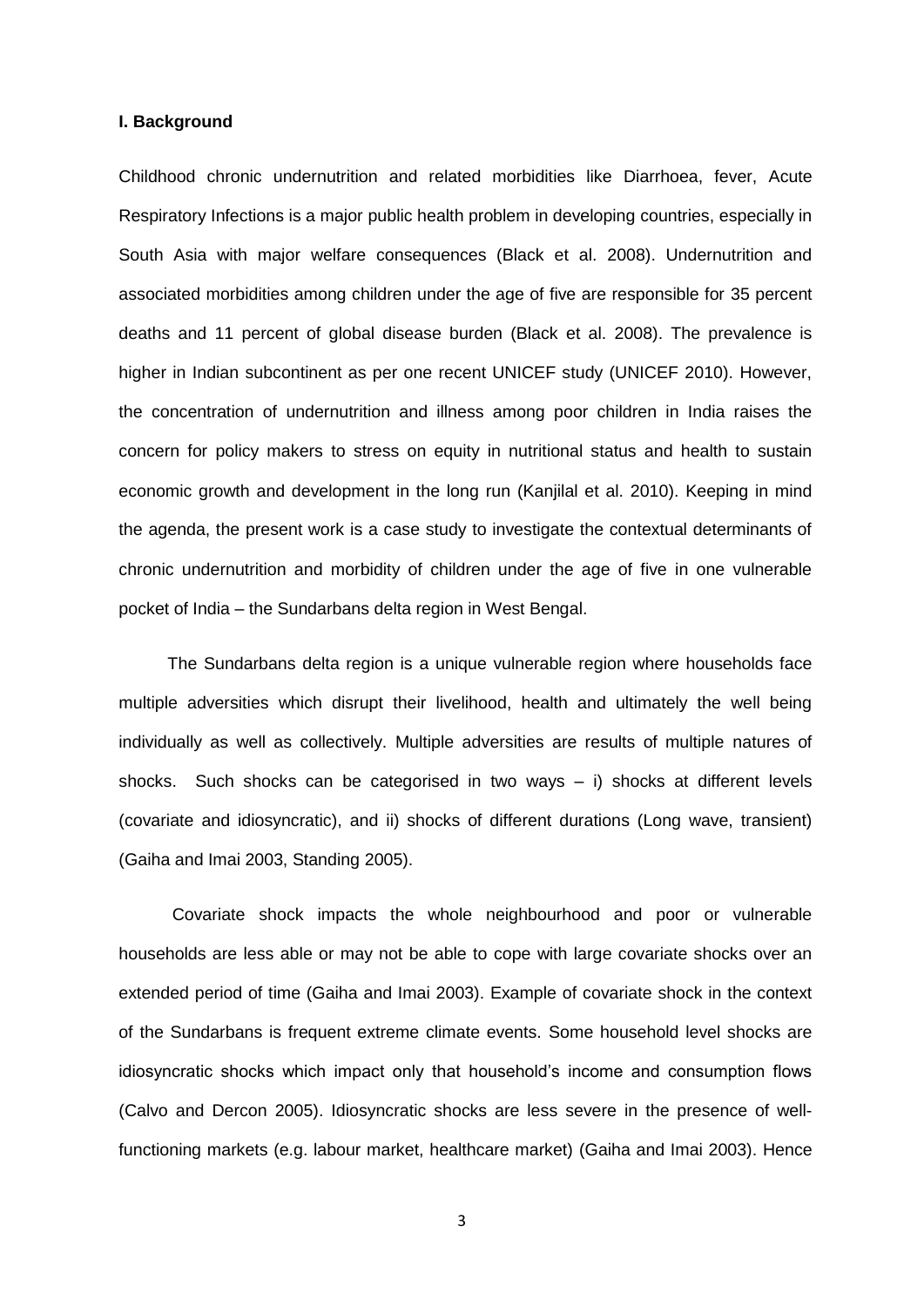shock-triggered coping strategies depend on the nature of shocks and have different welfare consequences (Mazumdar and Mazumdar forthcoming.). But in the Sundarbans, market failure is evident and coping with even small idiosyncratic shock like minor health shock is difficult.

The Sundarbans also faces different-duration shocks like long wave and transitory shocks. When shocks impact through a long period of time are known as long wave shocks or chronic shocks (Standing 2005). In relation to healthcare uptake it can be argued that poor health seeking in public facility, poor service delivery system of government, infrastructural limitations- all are badly affecting health of the inhabitants over a longer period of time. These factors are acting like long wave shocks to health and nutritional status for long period of time in a steady path in geographically, economically and socially vulnerable area like the Sundarbans (Kanjilal et al. 2010). Transitory or transient shocks are generally one time shocks of shorter duration (Gallin 1999). Examples of transitory shock are transient demand shock which affects labour market in the short run; another is extreme climatic event<sup>1</sup>.

Shocks are interactive in nature; forming feedback loops with each other (undernutrition-morbidity vicious circle) ultimately feeds back to poverty and confounds the impact of economic growth and development through retarding child's potential productive capacity (Heller and Drake 1979, Victora et al. 2008, Poel *et* al. 2007, Navaneetham and Jose 2005, Porter 2007, Setboonsarng 2005, Zere and McIntyre 2003). The rationale behind choosing undernutrition and morbidity as chronic and transient health shock indicators in pockets of abject poverty and climatic shocks is very straightforward. Undernourished children are found more among poor population living in unfavourable environment in developing world (Joint Agency Paper 2008). In shock prone areas, poor

**.** 

 $^1$  Transient or long wave shock may be idiosyncratic or covariate in nature e.g. climatic shock is a covariate transient shock whereas acute ailment is a transient idiosyncratic shock. Chronic undernutrition is an example of idiosyncratic long wave whereas limited or non-existent health seeking to public provider, limited service availability in public hospitals, poor geographical inaccessibility are examples of covariate long wave shocks.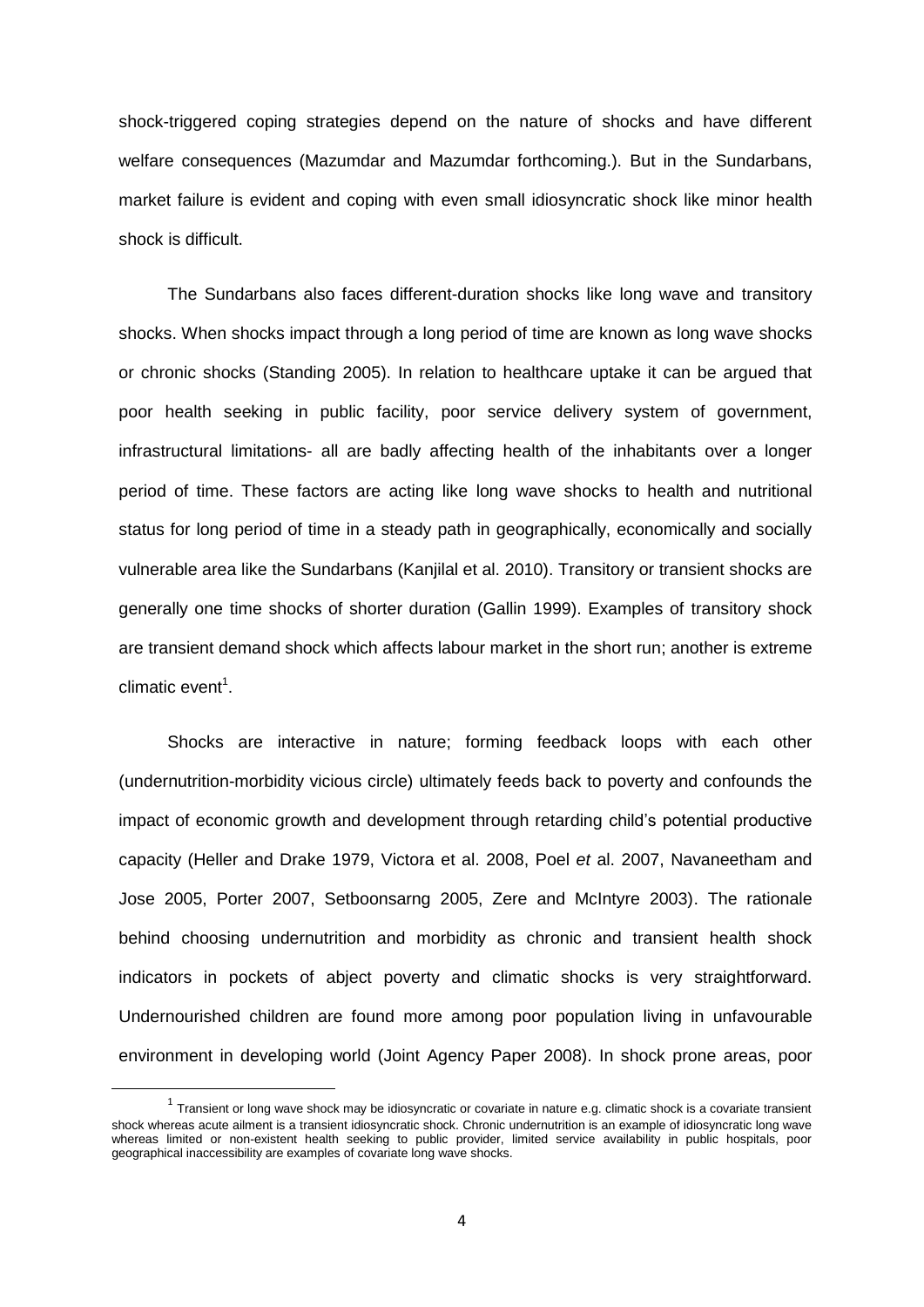economic status, weak cultural background, less childcare, poor health seeking during morbid periods influence child's level of undernutrition and associated morbidities (Haddad and Smith 2002, Carter and Maluccio 2003). In spite of that, impact of reinforcing shocks on child's nutritional status and morbidity in India is less investigated.

The present work will seek the answers like possibility of existence of covariatetransient shock gradient of chronic undernutrition and common childhood ailments in the Sundarbans, and the causal pathway of its action. The hypothesis is, frequent covariatetransient shock i.e. climatic shock influence undernutrition and morbidity of children through socioeconomic status, diversified livelihood patterns, socio-cultural and demographic traits of the household, complementarily with long wave shocks and caregiver's child feeding practice.

#### **II. Review of existing literature**

There exists huge body of literature on chronic and transient shocks and their impacts on human well being. Climate change is one such chronic shock and gradual change in climatic conditions is articulated through different forms like Hurricanes, Storms, Floods, Heat-waves, and Droughts which are limited duration transient shocks (The Hindu 2009). Extreme climatic shocks make poor inhabitants more vulnerable to other idiosyncratic or covariate shocks like health shock as poor people have less ability to cope with the shocks (Tanner and Mitchell 2008). Earlier literatures related to health of the people living in similar areas throughout the world view vulnerability of poor population increases as climatic shock brings health shocks and likelihood of worse health status differs by inhabitant's adaptive capacity to chronic shocks i.e. coping capability to rebuild affected economic and social conditions (Morrow 1999, Cutter *et* al 2003). Threat of climatic shock as a result of climate change to livelihood and then on health through various pathways is very common in areas like Latin American sub continents as well as in some parts of South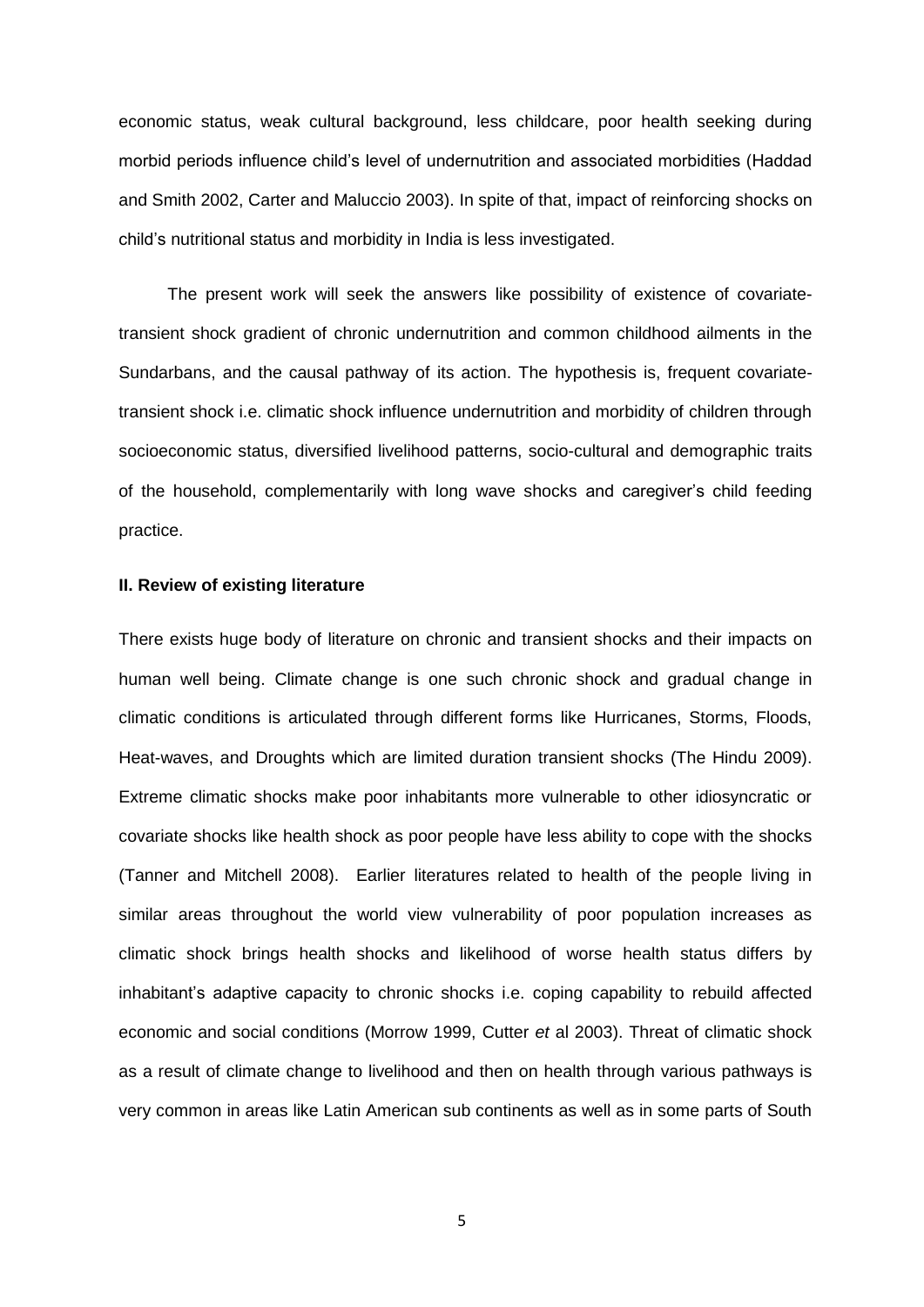Asia like Vietnam and Bangladesh (Tinh and Hang 2003, Enarson 2000, Omitsu and Yamano 2006, Tanner and Mitchell 2008).

As found in one vulnerable area- Amazon region -protein energy undernutrition, intestinal parasitic infections, acute respiratory infection, iron deficiency are higher among poor and marginalised children whose families are victims of chronic climate shock (UNICEF 2009). Therefore, undernutrition and related morbidities are major consequence of climatic shock associated with climate change (The World Bank 2008, The Hindu 2009). When climate events destroy lands or houses; household resources are destroyed or crop production are hampered which make the affected population food insecure (Gregory *et* al. 2005). Food insecurity ultimately causes undernutrition through reduction in calorie intake. In addition to this, after covariate-transient climatic shock, disease outbreaks cause lots of suffering along with food shortage (Shea 2007). Against this background, it can be inferred that, in a region characterised by chronic poverty, traditional culture, poor health seeking behaviour, frequent climatic shocks aggravate health and nutritional deterioration of the children (DFID 2004, Waterston and Lenton 1995, The World Bank 2008). However, focus on vulnerability to undernourishment and morbidity in presence of mutually reinforcing shocks has got less attention in social science research (Polack 2010).

Currently different studies are focusing on impact of chronic climate shock through manifold covariate extreme climatic events on child health and recognised the need for integration of climate change issues in poverty reduction strategies (Polack 2010). Furthermore, another great concern of policy makers is South Asia and Sub Saharan Africa - the hub of most of the undernourished children<sup>2</sup> – which are showing great impact of chronic and transient climatic shocks on child's nutritional status and associated morbidities (The World Bank 2008). Since, among South Asian countries, India alone contains the largest proportion of undernourished children below the age of five and in different

**.** 

 $2$  Presently, among the child population, 147 million children under the age of five are chronically undernourished and most of the undernourished lives in South Asia and Sub Saharan Africa (Svedberg 2006, The World Bank 2006, UNICEF 2009).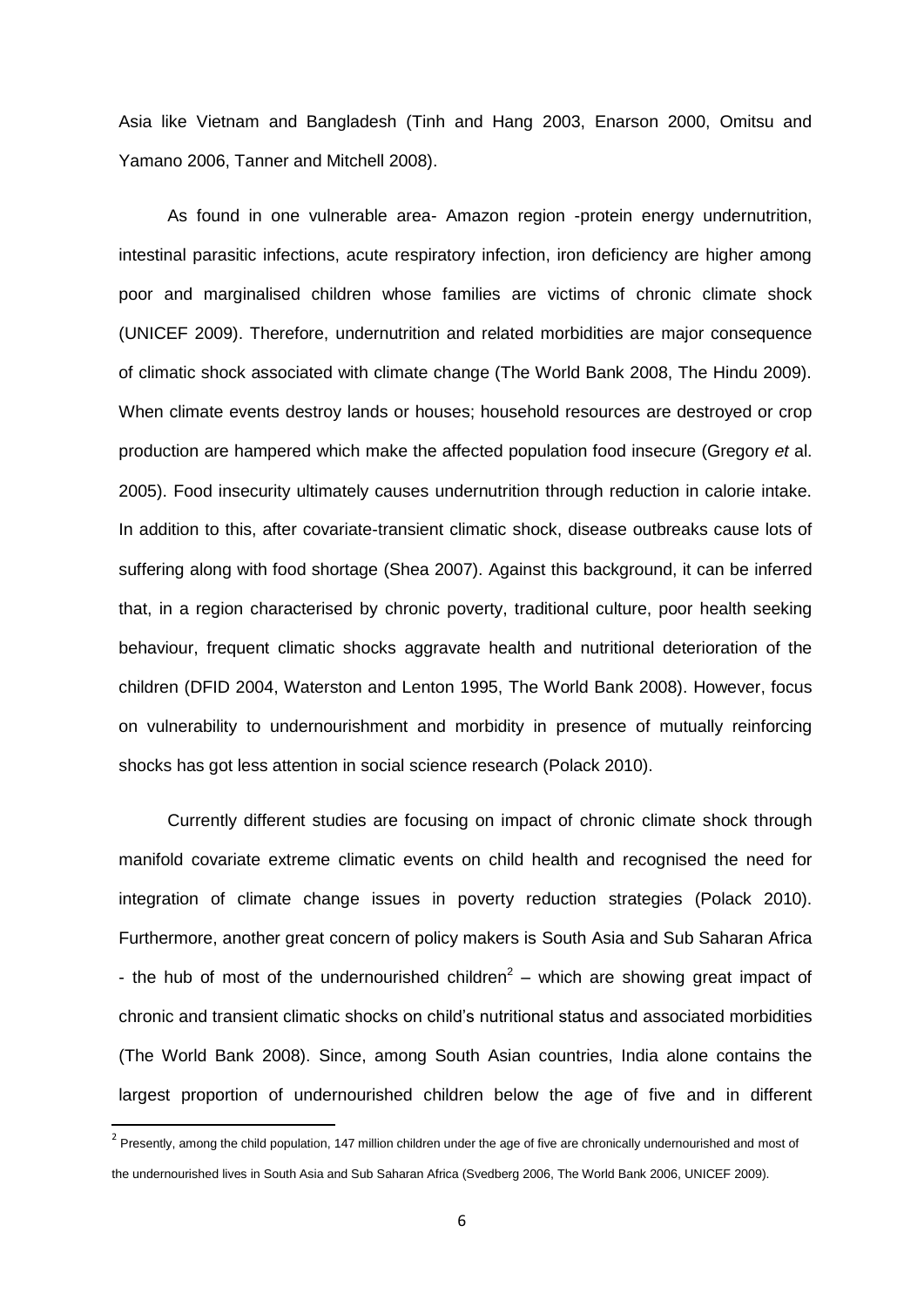vulnerable pockets of India, frequent transient climatic shocks put inhabitants' into health risks, thus in depth research is required to investigate the health impact of reinforcing nature of multiple shocks in such vulnerable areas (O'Brien *et* al. 2004, UNICEF 2009). The present work will try to test the hypothesis- frequent climatic shock is likely to predispose chronic and transient health shocks through behavioural responses of households in the presence of inaccessibility, inadequacy and acceptability barriers which act in the economy as long wave shocks. The work will see whether shocks are reinforcing in nature and generate vicious circle of interlinked shocks in the Sundarbans.

**Figure 1: Conceptual framework hypothesizing causal root of climatic shock towards** 



**child's health in the Sundarbans**

#### **III. Data and methods**

#### **The study area- The Sundarbans**

The Sundarbans, a unique biosphere reserve of mangrove forests and one of the global heritage sites, are located in the extreme south of West Bengal state of India. The entire area is intersected by tidal rivers or estuaries from north and south and by innumerable narrow tidal creeks from east to west painting an assortment of beautiful but largely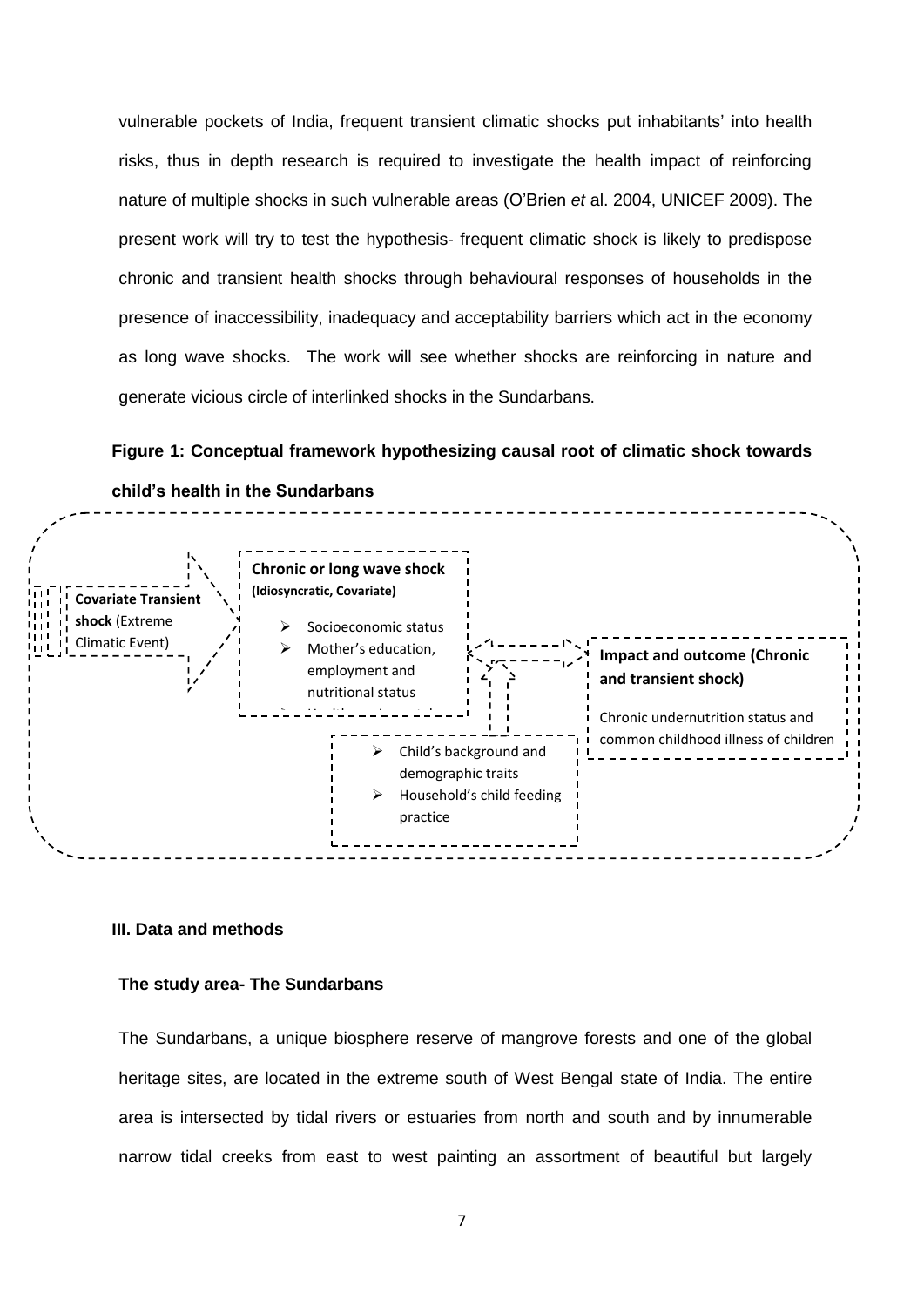formidable and inhospitable terrains. The area outside the reserve forest (54 islands), home of about 4 million people spread over 19 administrative blocks, is the human face of the Sundarbans which epitomises abject poverty, deprivation and acute struggle against geographical and environmental challenges. It is however important to note that the geographical challenges vary across blocks. People, who live in the remote Sundarbans – the blocks adjacent to the forest area or the Bay of Bengal – face much harder problems compared to those who live in the 'peripheries'(and closer to Kolkata).

Information of background characteristics, health seeking behaviour, anthropometry, common childhood illnesses like Diarrhoea and fever, child feeding practice are collected from household survey. Nineteen Block Medical Officer Health, Block Primary Health Nurse are interviewed at block level health facilities to understand the functioning of health service delivery system. The software package Stata/SE version 9.2 is used for analysis of data. For calculation of height-for-age scores the software package WHO-Anthro version 2.0.3 has been employed.

#### *Sampling procedure*

The study was carried out in 19 blocks from the two districts - North and South 24 Parganasfall within the administrative boundary of the Sundarbans. This includes six blocks from North 24 Parganas, and the rest thirteen from South 24 Parganas. Survey followed a twostage random sampling procedure to cover a 4 million population. From each of the19 blocks three primary sampling units (PSU) were selected through purposive sampling. In practice, villages have been considered as PSUs for the study. The selection of PSU's/villages was based on their distance from the block headquarter. Among three PSUs, each was selected from – very remote area of block, relatively less remote area and nearest (located within 5 km) to block head quarter. In this way, 57 PSUs/villages were sampled for carrying out the survey from 19 blocks.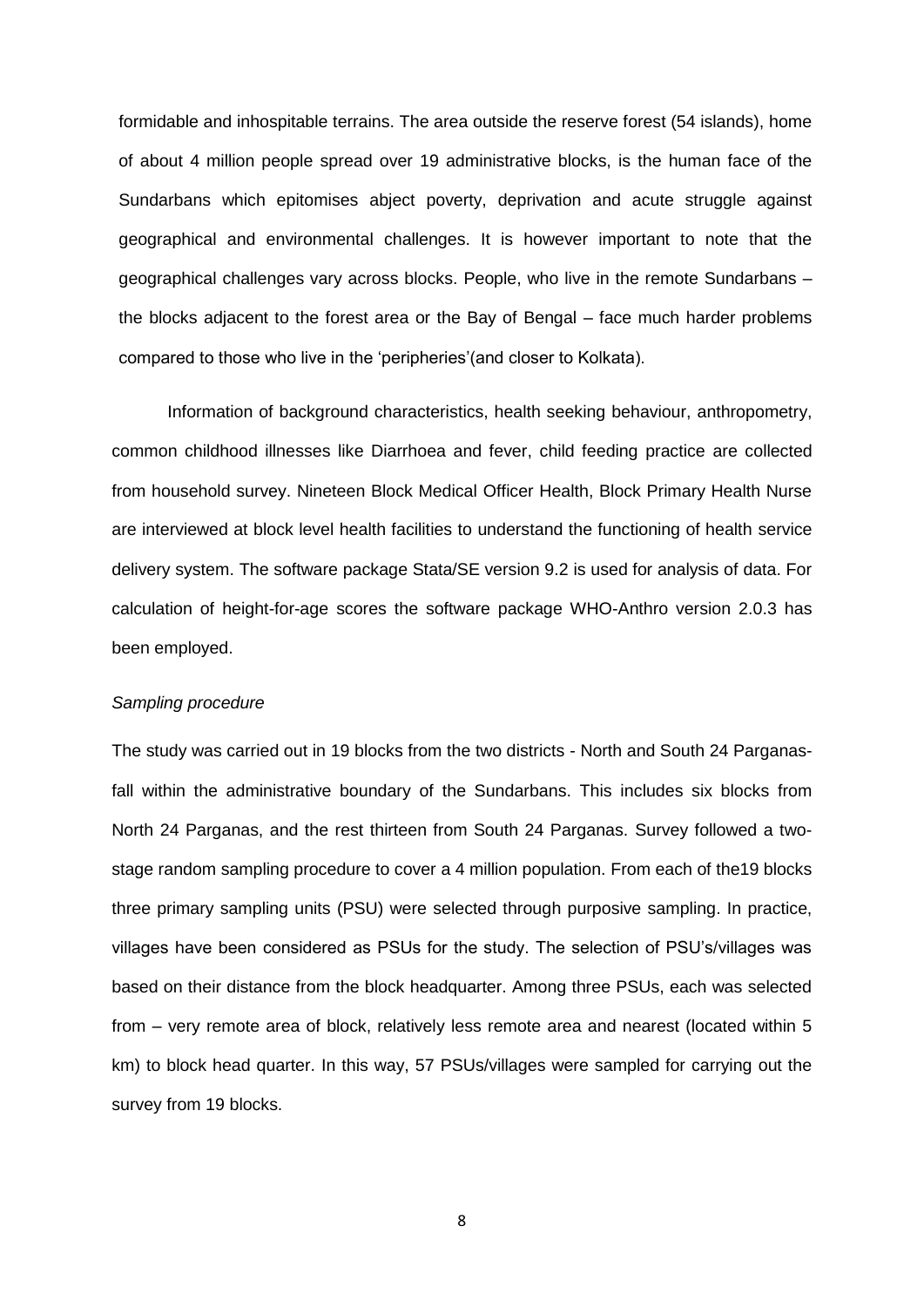In the second stage, a total of 20 households were selected from each of the selected PSUs/villages. A 10% over-sampling (i.e., additional 2 households in each PSU) of the households was considered in order to adjust for non-responses. The survey covered a total of 1141 households from 57 villages covering 6145 individuals. For demographic information of the child, the head of the household was considered as the primary respondent. In absence of the household head, interview was carried out with a senior household member who was generally aware about various family matters.

For collection of information on child health, only one mother from each household experiencing at least one live birth during last five-years was selected. In case a household had more than one eligible mother, selection of respondents followed similar method of National Family Health Survey (IIPS 2007). In total, information on maternal and child health was collected for 569 women and their youngest living child born in the last five years preceding the survey. Among them 507 children are used for analysis whose anthropometric and background information is available. Amongst 507 children, height and weight information of mothers are available for 492 children.

#### *Response variable*

The response variable is a categorical variable. It includes different combinations of children's nutritional status and history of common childhood illness. Child's long term nutritional status is measured in standard deviation scale following WHO 2006 reference population. It is known as height for age z score. When the z score is below -2 SD of the median z score of the reference population, indicates long term nutritional deprivation or stunting (WHO 2006). Common childhood illness comprises of occurrence of diarrhoeal and fever episodes among children under the age of five during the last fifteen days preceding the survey. Since number of children suffering from ARI is very low in the sample, only fever is taken for analysis. The response variable includes categories – undernourished and morbid, undernourished and not morbid, normal and morbid, normal and not morbid.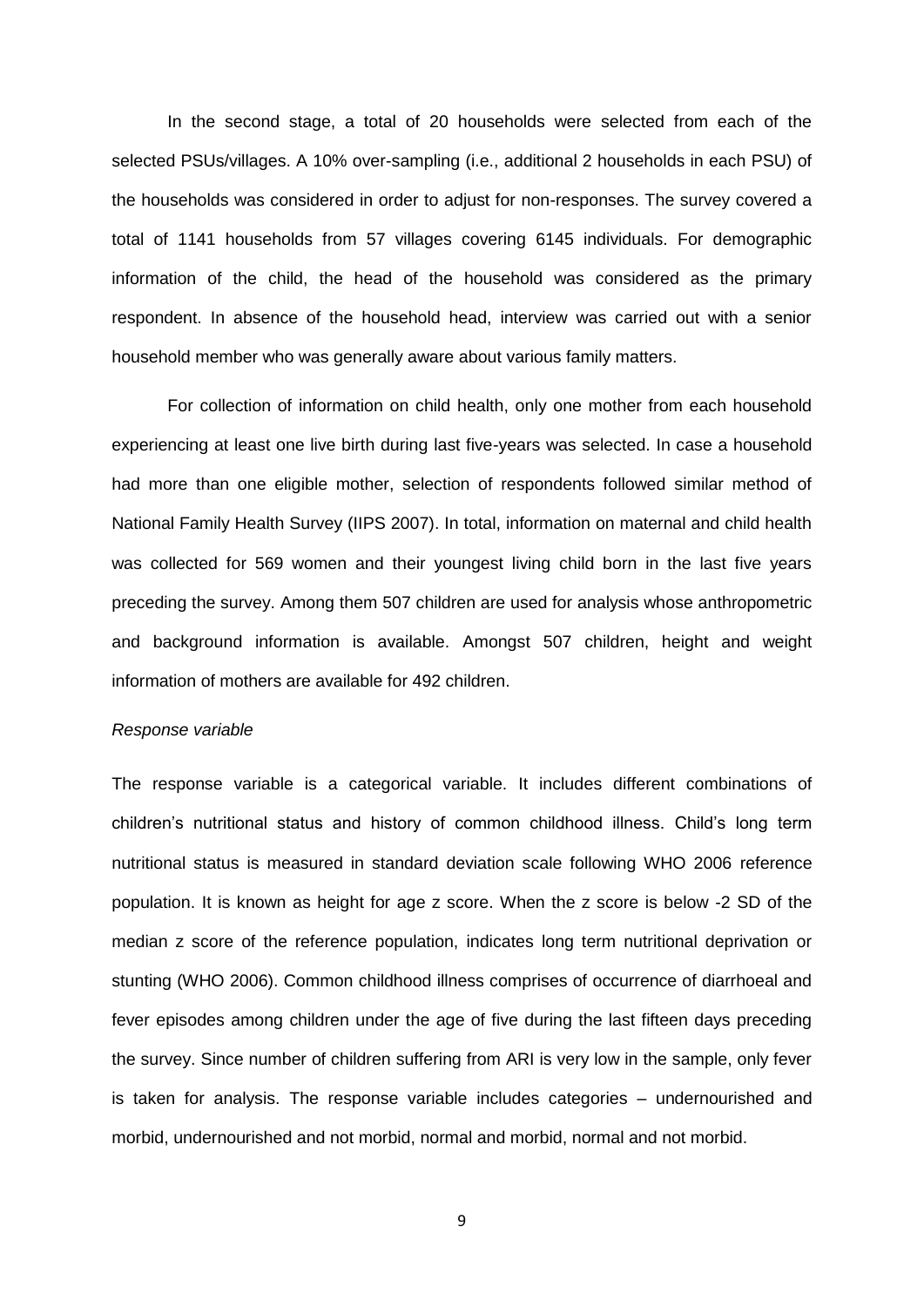#### *Predictor variables*

Choice of independent variables is done in conformity with earlier studies. Here household's experience of any climatic shock, its interaction with different chronic shocks are the causal variables to see whether those variables influence the impact of perceived economic, educational, employment status and mother's observed health status on chronic undernutrition and morbidity. Along with it, whether impact reacts to controlling of sociocultural, demographic and feeding practice related heterogeneity will also be investigated.

*Socioeconomic and employment status:* Household's self perceived economic status is one predictor in the study. Household's economic status is based on his perception about what is the expenditure status compared to income status, whether his family consumes two square meals everyday or not, what is his type of house, and ownership of house. Based on this information a factor score is generated. Three quintiles of the score are most poor, moderate poor and least poor. According to employment status, two categories are working and nonworking mothers.

*Mother's education and nutritional status*: Mother's year of education in completed years is categorised in three groups, illiterate, literate up to primary level and educated more than primary level. Information on mother's height and weight are used to calculate her body mass index following the standard formula. According to standard norm, BMI less than 18.5kg/m<sup>2</sup> is taken as indicator of undernutrition. Range of BMI indicating normal nutritional status is 18.5 kg/m<sup>2</sup> and 24.99 kg/m<sup>2</sup> and BMI value from and above 25 kg/m<sup>2</sup> indicates overweight. Continuous BMI score is generated from height and weight of mothers. Then BMI score is categorised according to underweight, normal an overweight based on above mentioned classification.

*Service uptake index:* This index is created to capture difficulty to access health service. To construct this index, assumption behind it is, people prefer rural medical practitioners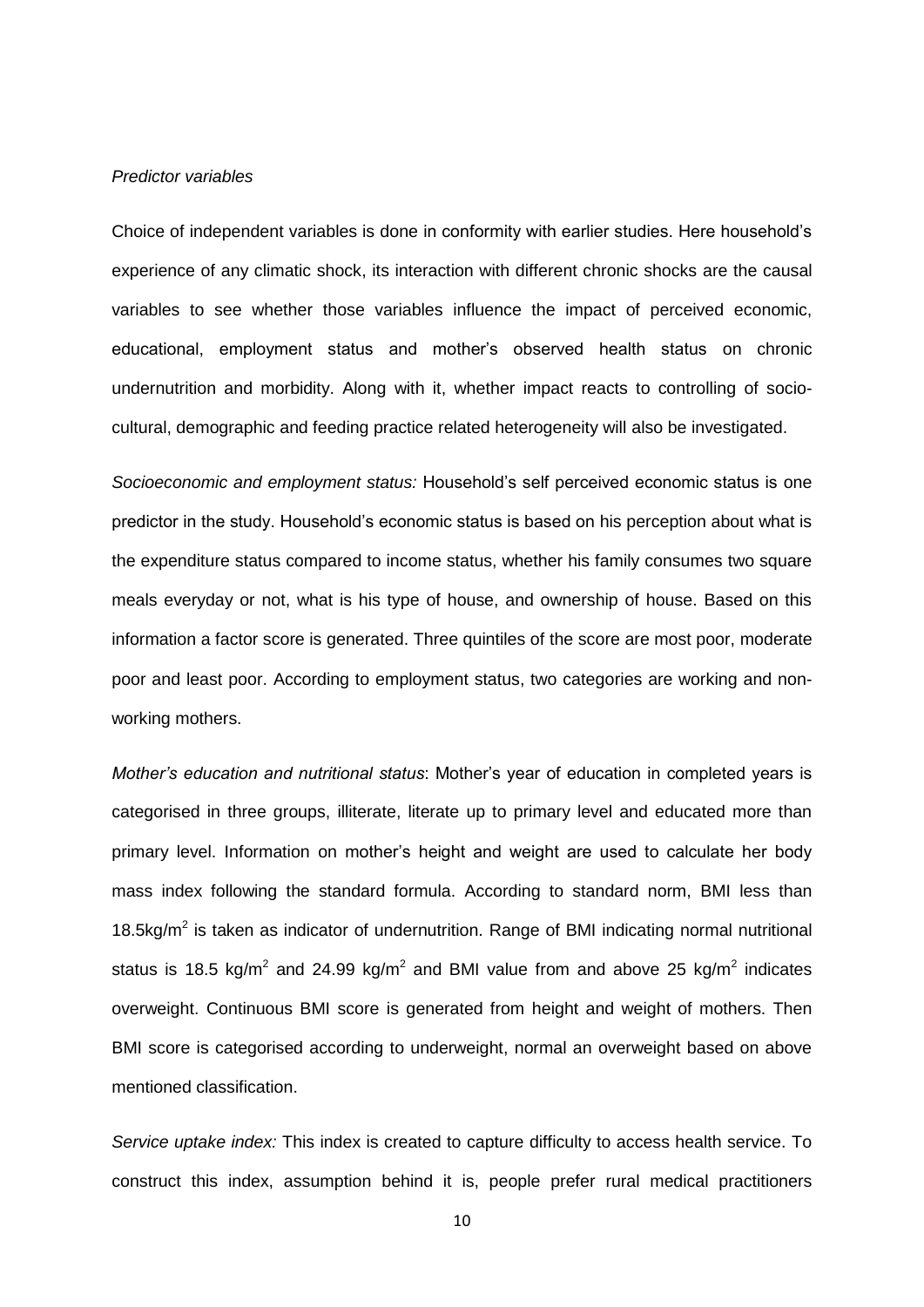(RMPs) than public provider due to easy availability of care, trustworthiness, cheaper option and at a time low perceived quality of care of government facility. Following assumption is, in a situation with availability of only two options – public provider and rural medical practitioner – inhabitants will choose RMPs over public providers. The index is created using factor analysis. Three elements are taken for creating the index – type of provider household usually go for treatment of common childhood illness, distance from that facility and mode of transport they use. These aspects are covered to understand not only the choice of provider but also the accessibility barrier households face to reach that provider. Three quintiles are generated from the first factor score – easy service uptake, moderate service uptake and difficult service uptake.

*Service delivery space index-* This index is created to understand the service delivery situation of 19 blocks in the Sundarbans. The indicators are (for each BPHCs): 1) physical infrastructure, 2) manpower availability, 3) bed occupancy rate and 4) utilisation rate of institutional care in birth. The service delivery score is created using factor analysis method and three quintiles are generated. The "wide space" blocks are evidently those where supply falls far short of demand.

*Climatic shock as an exogenous shock variable:* Information on frequent and large covariatetransient climatic shock is captured by interviewing whether a household's asset like land or house damaged due to natural calamity during the last five years preceding the survey. The variable has three categories – whether household faced the climate shock only once in last five years, whether household faced the climate shock multiple times in last five years, whether household had not faced any climate shock during last five years.

*Interaction variables:* Whether climatic shock acts as complementary factor to chronic shocks are tested with taking three interaction variables – interaction of climatic shock with socioeconomic status, with service uptake index and with service delivery space index.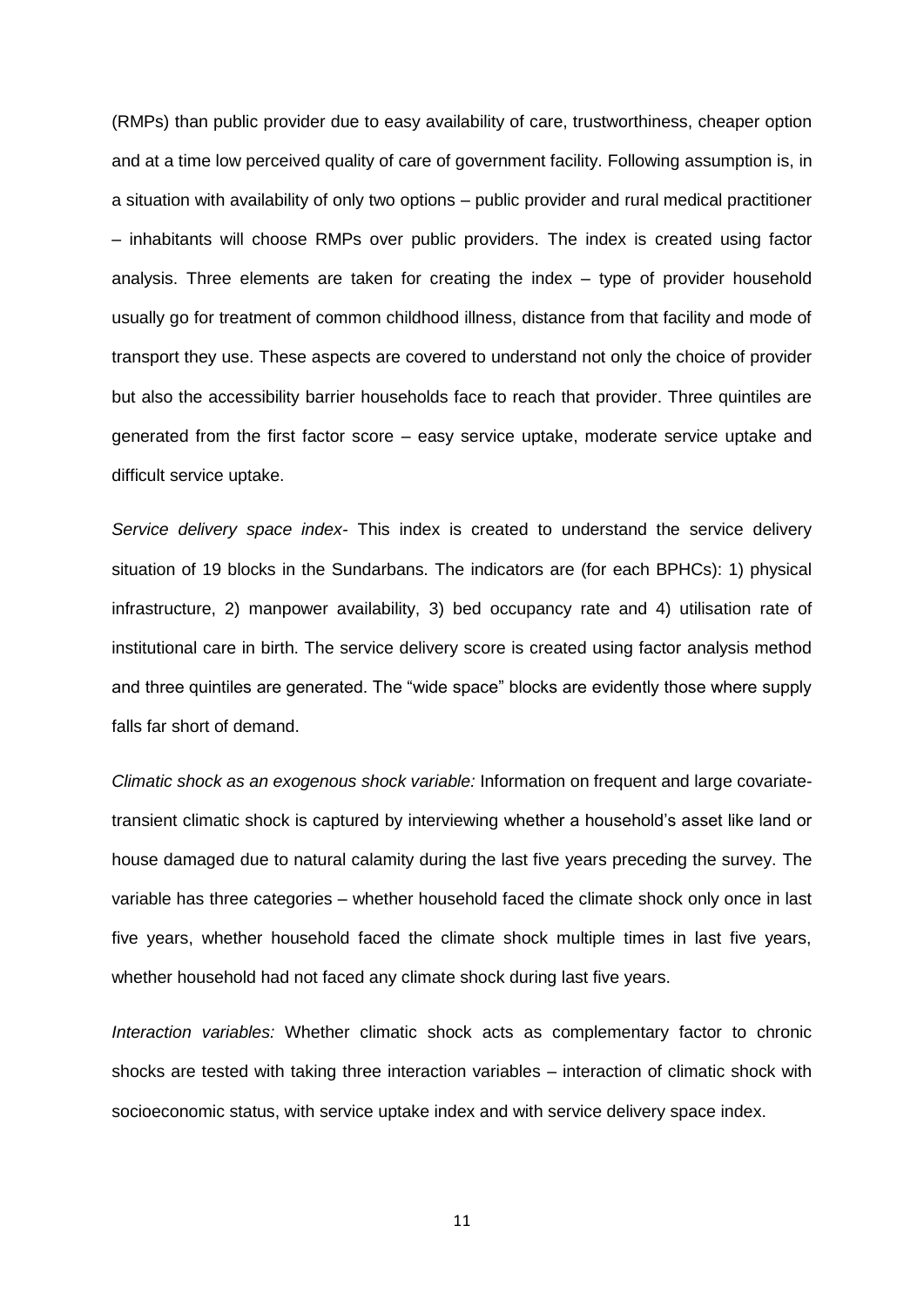*Child's background characteristics*: The religion and caste of the household having eligible child for interview are used to capture the background characteristics. The religion and caste are clubbed into one variable where categories are other Hindu, scheduled caste Hindu (SC Hindu), scheduled tribe Hindu (ST Hindu) and Muslims & other minorities to avoid the collinearity between the two factors.

*Child feeding practice*: Child's feeding practice followed by the mother/caregiver is taken as indicator of awareness about childcare and feeding practice of the child. Two variables are taken – initiation of breastfeeding and exclusive breastfeeding. Initiation of breastfeeding has two categories – initiated breastfeeding during 1 hour of birth and initiated after 1 hour of birth. Exclusive breastfeeding also has two categories- children breastfed exclusively up to six months, and children breastfed exclusively more than six months.

*Demographic characteristics*: Child's demographic features captured through age in completed months, sex of the child and birth order. Child's age and birth order are continuous variables and sex of the child is a categorical one having two categories- male and female.

#### **IV. Results**

#### **Sample characteristics**

Table 1 represents sample characteristics of the mothers in 57 study villages of 19 blocks in the Sundarbans distributed in two districts –North 24 parganas and South 24 parganas. Northern part of the Sundarbans is situated in North 24 parganas, we can name it North Sundarbans and similarly, southern part is in South 24 parganas which we can name South Sundarbans. Near about 40 percent inhabitants are poorest of the poor, 60 percent of mothers have primary education and more than 75 percent of mothers are not engaged in any kind of employment. Three out of ten respondents reported difficulty in health seeking. About 31 percent respondents live in blocks with poor service delivery in government hospital. More than 47 percent of respondents belong to scheduled caste and scheduled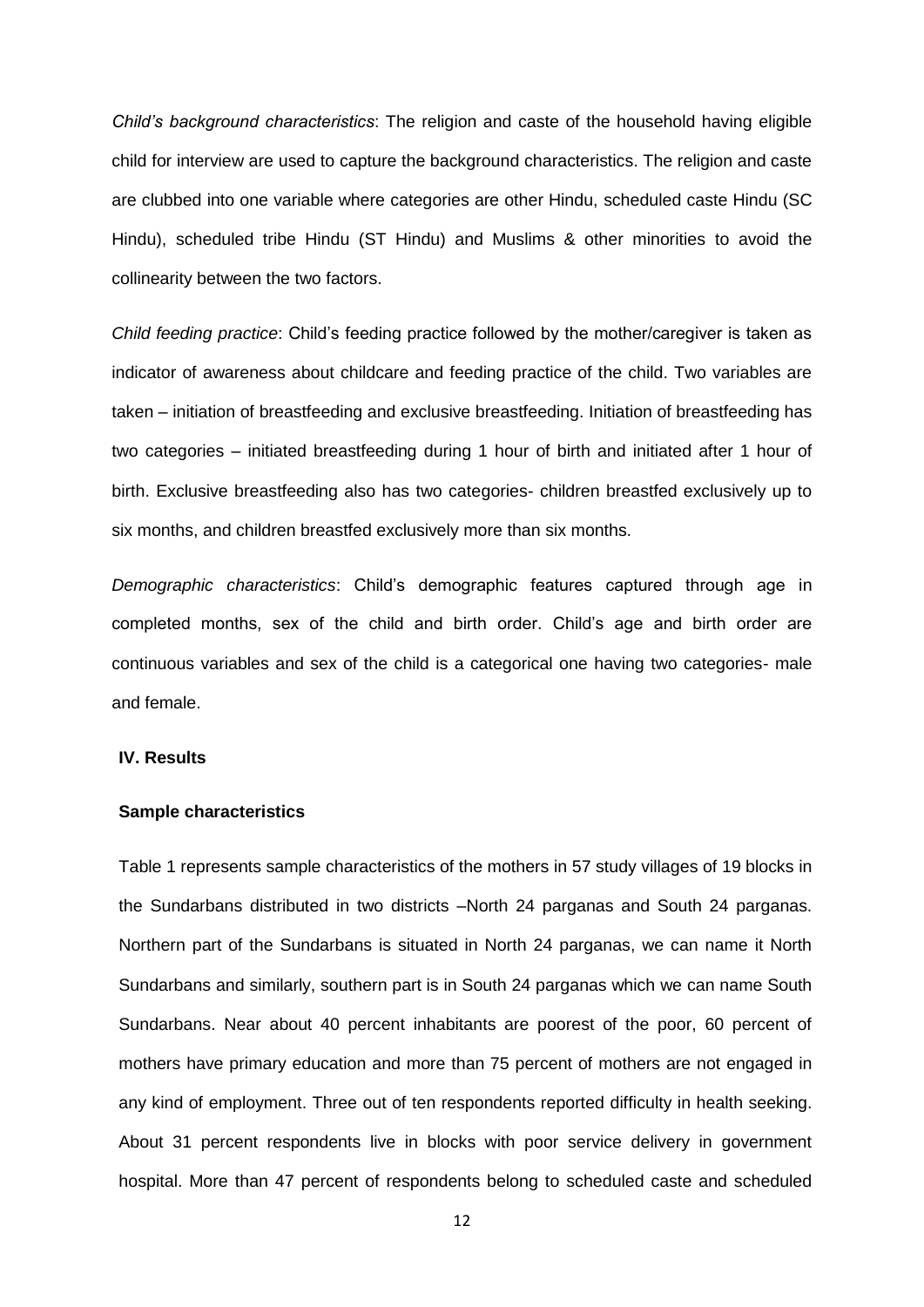tribe Hindu families. More than half of the children whose information are collected are boys. Three out of five children are not put to breast within 1 hour of birth and almost 7 out of ten children are continued with exclusive breastfeeding more than six months of age.

Distribution of mothers differs by northern and southern part of the Sundarbans. Northern part is comparatively poor in terms of population composition (44 percent of respondents in northern Sundarbans and 36 percent in southern Sundarbans are poorest of the poor, percentage of illiterate is higher in northern Sundarbans, and 88 percent respondents belongs to marginalised section in northern Sundarbans compared to 77 percent in southern Sundarbans), condition of government hospital (46 percent respondents compared to 25 percent), and in terms of childcare indicated by one childcare indicator i.e. feeding practice (36 percent mothers initiated breastfeeding within 1 hour of birth in northern part but 43 percent did the same in southern region).

# **Prevalence of severe and moderate chronic undernutrition, diarrhoea and fever by background characteristics of the mothers**

Table 2 presents the prevalence of chronic undernutrition and common childhood ailments in the Sundarbans during the study period. Almost 3 out of 5 children in the study area are moderately stunted among poorest of the poor and moderate poor, more than 60 percent moderately stunted children belong to illiterate, employed mothers; 57 percent children of underweight mothers, 60 percent children from marginalised section, 57 percent children living in blocks with poor government hospitals are moderately stunted. Stunting is marginally higher among children with poor feeding practice and surprisingly among boys.

Prevalence of diarrhoea is higher among children of poorest family (9.7 percent), illiterate mothers (10.5 percent), working mothers (8.5 percent), marginalised sections (7.9 percent among SC & ST Hindu and 8.2 percent among Muslims & others), children with improper feeding practice (7.9 percent among children who were exclusively breastfed for more than six months) and girl children (9.1 percent). Prevalence of fever is also high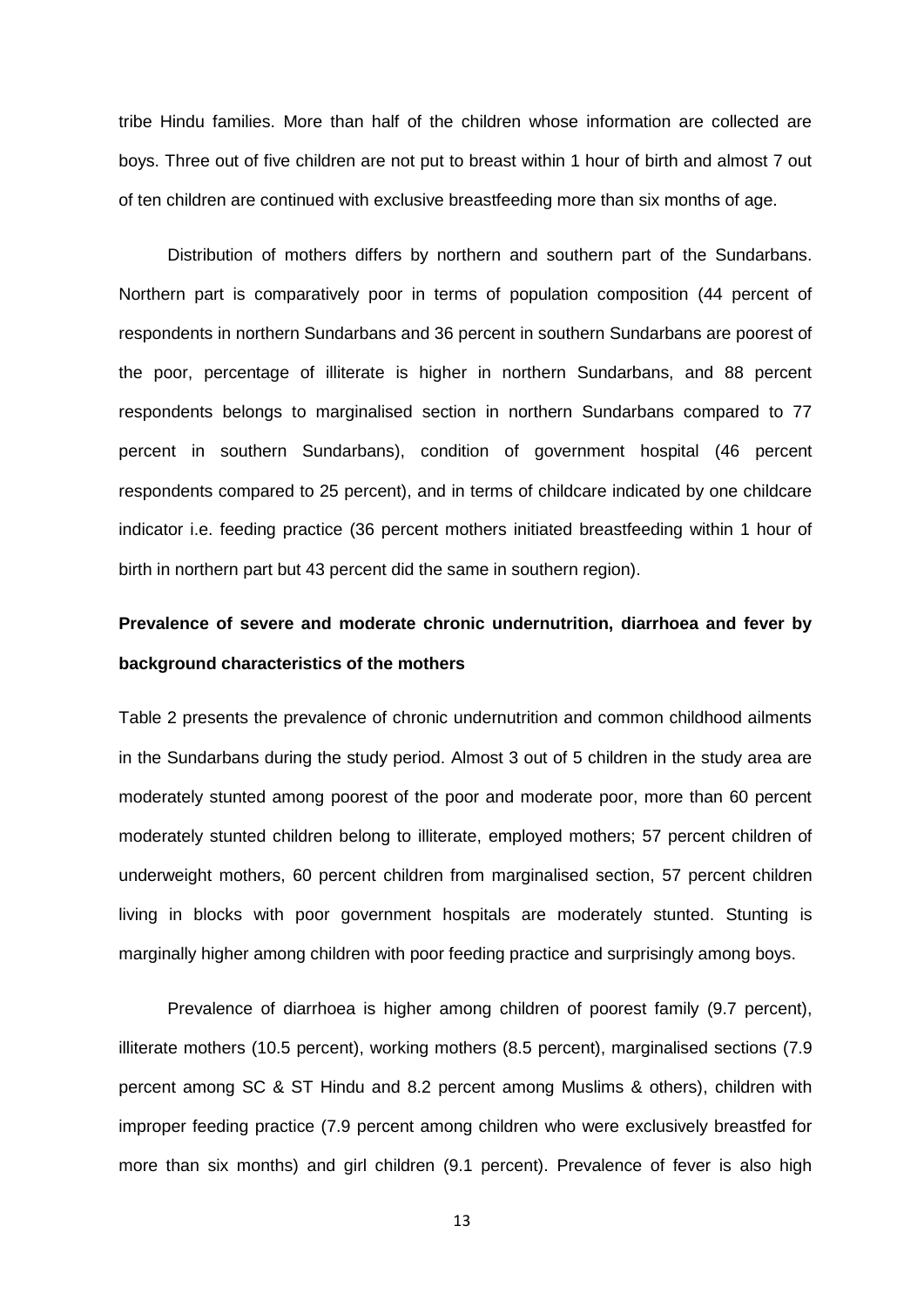among children belonging to poorest family (44 percent among most poor and 45 percent among moderate poor), illiterate mothers (44.8 percent), marginalised section (39 percent SC & ST Hindu and 46 percent among Muslims & others), and children with improper feeding practice (40.9 percent among children who were breastfed for more than six months).

#### **Econometric analysis**

The relative risk ratios (RRR) and p values of the multinomial logit regressions are presented in Table 3a, Table 3b, and Table 3c (only the significant variables are presented at 95 % significance level). The Table 3 shows the relative risk ratios between undernourished-morbid and undernourished-not morbid, normally nourished-morbid, normalnot morbid children under the age of five. Interpretation of the Tables is discussed below.

## **Undernourished and morbid vs. Undernourished and not morbid**

Among undernourished children, relative risk of having morbid child is lower amongst more educated mothers (RRR=2.56, p<0.05) compared to illiterate mothers (Model 1). Controlling of exogenous climatic shock and its interaction with several chronic or permanent shocks increases the likelihood that educated mothers of undernourished children will have less morbid children (RRR=2.72, p<0.05) (Model 2). Controlling of sociocultural, demographic and feeding practice related heterogeneity reduces the degree of influence of higher education (Model 3 and Model 4).

Normally nourished or overweight mothers of undernourished children are more likely to have morbid children compared to their underweight counterpart (RRR=0.62, p<0.1 for normal mothers; RRR=0.30, p<0.1 for overweight mothers) (Model 1).Controlling of multiple shocks and their interactions, household socio-cultural background, child's demographic traits and its feeding practice related heterogeneity reduces the degree of influence of both the predictors (Model 2, 3 & 4).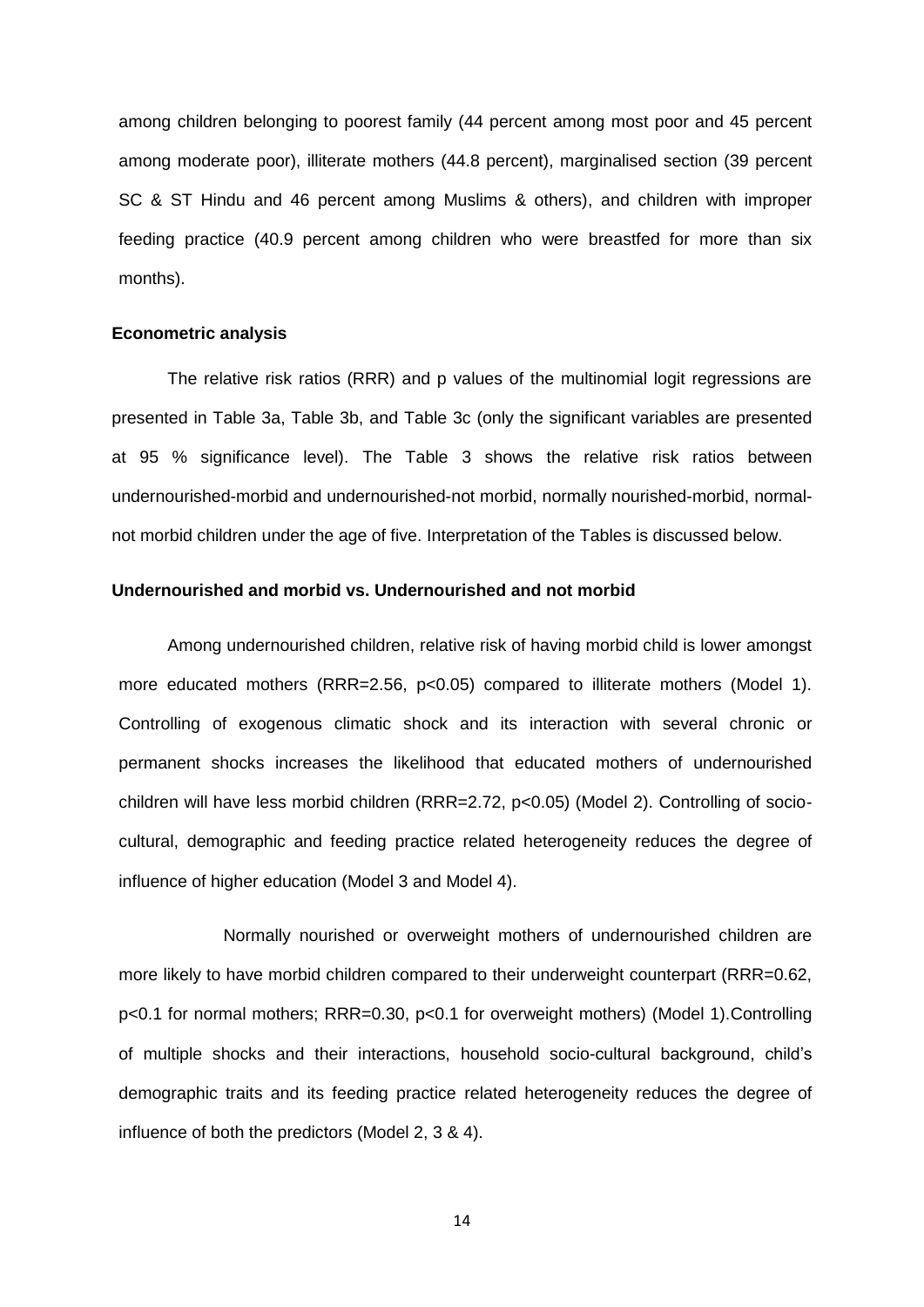Undernourished children living in blocks with narrow scope of service delivery improvement are less likely to be not morbid (RRR=0.24, p<0.1) if climatic shock and its interaction with permanent shocks are controlled (Model 2). Controlling of background characteristics vanishes the significance of service delivery improvement possibility (Model 3). Controlling of childcare and feeding practice as well as his/her demographic characteristics shows that the nature of service delivery significantly fails to protect the inhabitants from health shock (Model 4).

#### **Malnourished and morbid vs. Normal and morbid**

Among morbid children, relative risk of presence of undernourishment is lower among children of more educated mothers (RRR=2.59, p<0.1) compared to illiterate mothers (Model 1). But controlling of transitory shock and its interaction with permanent shock causes the significance to disappear and reduces the degree of influence.

Relative risk of presence of undernutrition among morbid children is high among normally nourished mothers (RRR=-0.57, p<0.1) (Model 1). The degree of influence declines after controlling of shock impacts, child's background, demography and caring practice. Relative risk of having undernourished among morbid child is higher among moderate poor families faced frequent climatic shock compared to most poor families (RRR= 0.48, p<0.1) (Model 2). Degree of influence declines gradually as different sets of factors are controlled (Model 3, Model 4). Controlling of background related, demographic and childcare related heterogeneities shows the transitory shock works through the pathway of those influencing factors.

Among morbid set of children, SC and ST Hindu (RRR=0.31, p<0.01), Muslim and others (RRR=0.33, p<0.05) are more likely to have undernourished children compared to other Hindu households (Model 3). Degree of influence of religion and caste increases for SC and ST households after controlling for feeding and care practice and demographic traits (Model 4).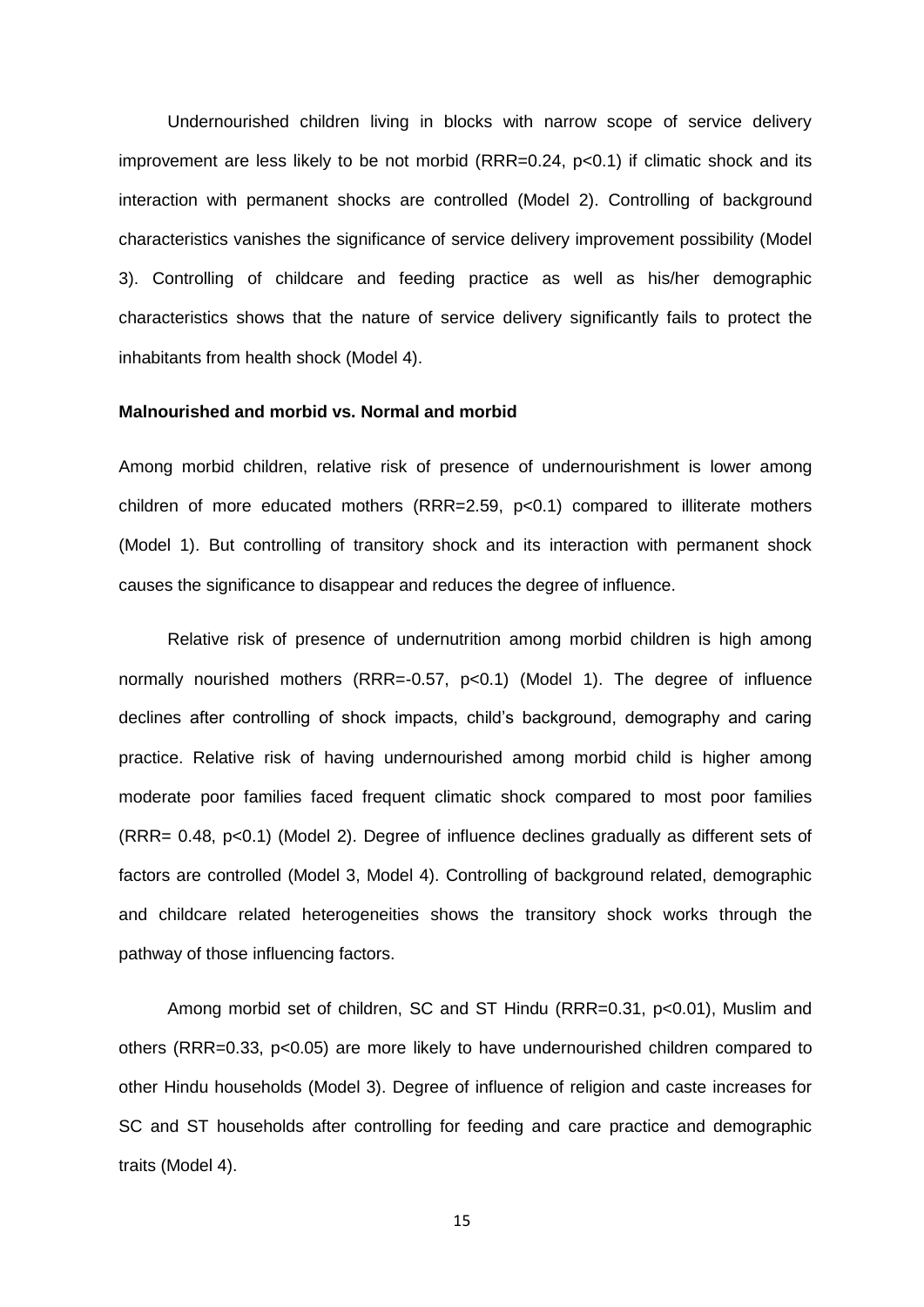#### **Malnourished and morbid vs. Normal and not morbid**

Relative risk of both undernutrition and morbidity is lower among children of more educated mothers (RRR=2.67, p<0.05) than illiterate mothers compared to normal and not morbid (Model 1). The degree of influence increases when impact of transitory shock i.e. extreme climatic event and combined impact of permanent and transitory shocks are controlled (RRR=3.05, p<0.05) (Model 2). Controlling of background characteristics again shows that children of educated mothers are less vulnerable (RRR=2.56, p<0.1) but the degree of influence decreased (Model 3). The conclusion remains same if child feeding practice and demographic attributes are controlled in Model 4 but here the degree of influence increased  $(RRR=2.58, p<0.1).$ 

Mothers educated up to primary level compared to illiterate mothers are less likely to have undernourished and morbid children than normal and not morbid children which become significant after controlling of transient and permanent shock and their combined impact (RRR=1.69, p<0.1) (Model 2). The significance vanishes as other factors are controlled in Model 3 and Model 4. It is because mother's education works through the pathway of those predictors.

Relative risk of undernutrition and morbidity among children are lower for them whose health service uptake is difficult but inclined towards public providers (RRR=6.05, p<0.05) which is significant after controlling of the impacts of multiple shocks and shock combinations (Model 2). Controlling of background and demographic characteristics and child feeding practice increases its influencing power. However, controlling of caste, religion, demographic and feeding practice related heterogeneities reveals the influencing power of health seeking behaviour.

Even blocks with good service delivery system, are more vulnerable to undernutrition-morbidity vicious circle when face transitory (climatic) shock, which weakens the chronically weak resource base of the inhabitants whose health seeking behaviour is at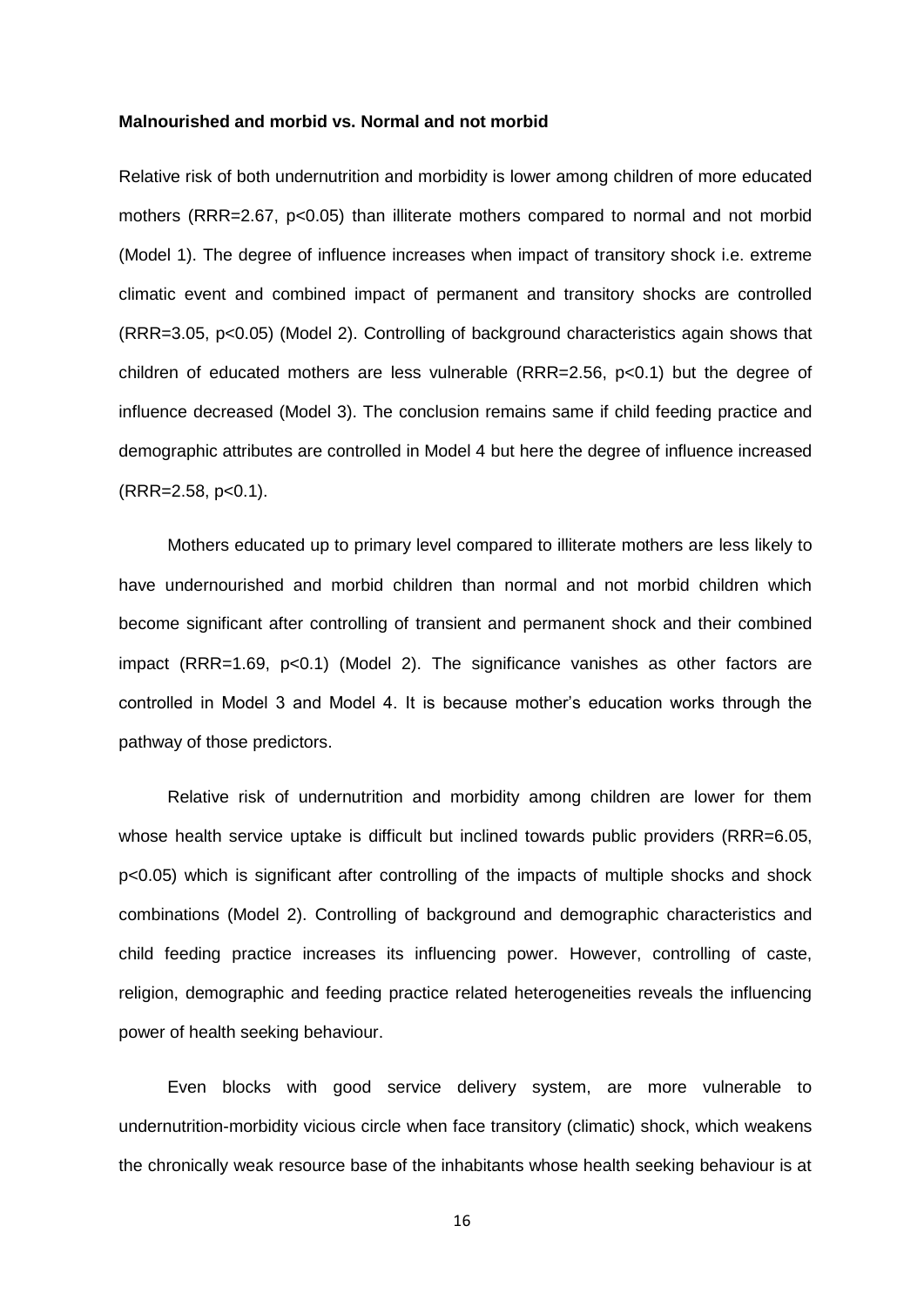sub optimal level (RRR=0.17, p<0.05) (Model 2). Degree of influence increases with controlling of socio-cultural predictors (Model 3). Controlling of demographic and care practice related predictors, reduces the degree of influence in Model 4.

Children from least poor families are less vulnerable to undernutrition-morbidity circle (RRR=2.09, p<0.1) even after controlling for impact of multiple shocks and their complementary effect (Model 2). Controlling of socio-cultural factors reduces the degree of influence (RRR=2.08, p<0.1) but again increases after controlling of demographic and care practice related heterogeneity (RRR=2.15, p<0.1) in Model 3 and Model 4 respectively. Blocks with narrow service delivery space are less vulnerable to undernutrition-morbidity vicious circle (RRR=1.90, p<0.1) (Model 2). Controlling the socio-cultural, demographic and child feeding related heterogeneity vanishes the significance of the factor (Model 3 and Model 4).

Scheduled caste Hindu, scheduled tribe Hindu (RRR=0.34, p<0.01) and Muslims & other (RRR=0.29, p<0.01) category children are more susceptible to undernutritionmorbidity vicious circle compared to other Hindu children (Model 3). Degree of influence of Muslims and others increases (RRR=0.31, p<0.01) when demographic traits and care practices are controlled (Model 4). Children of higher age group (RRR=1.01, p<0.1) are less vulnerable to undernutrition morbidity vicious circle (Model 4) as with age they develop their immunity against susceptibility.

#### **V. Discussion**

Based on the primary survey data collected in the Sundarbans delta region of West Bengal during November 2008 and December 2008 on self reported health status, ailments and health seeking behaviour as well as anthropometric information of the study population, the present work provides variations in chronic undernutrition, common childhood ailments and undernutrition-morbidity relationship among children under the age of five using multiple shock framework. The present findings will be interpreted in light of the multiple shocks, their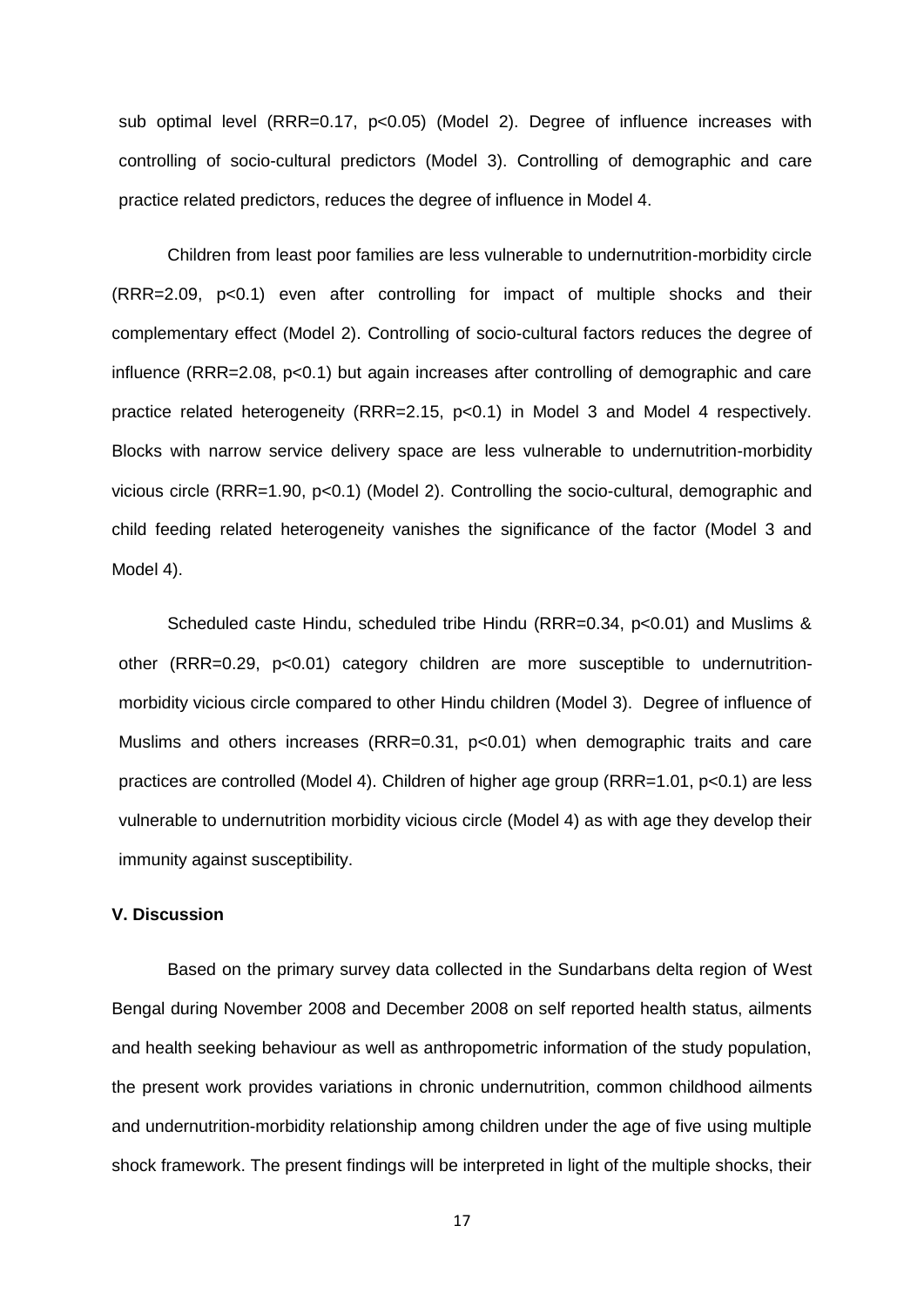interactions and socioeconomic, demographic, socio-cultural context of the developing countries in general and India in particular.

Although, in developing world, especially in India, there has been an appreciable reduction in infant mortality rate, the prevalence of chronic undernutrition of children and related morbidities are not declining at par (IIPS 2007). A similar condition has been prevailing in West Bengal too and more so in the shock prone vulnerable region –the Sundarbans delta.

The major findings from the present study are as follows. Firstly, almost 3 out of 5 children among poorest section, marginalised group, illiterate, and underweight mothers as well as children living in blocks with poor service delivery condition of Government hospitals in the Sundarbans are stunted, secondly, prevalence of diarrhoea and fever are higher among children of poorest family, marginalised section, illiterate mothers and children under improper feeding practice in the study area. Thirdly, impact of frequent transient shock worsens the health and nutritional status of children living there. Fourthly, determinants-ofundernutrition as well as morbidity framework fails to hold in face of transient and chronic shocks which are interactive in nature; comes in large covariate and idiosyncratic forms in that delta region. Lastly, poorer section, marginalised sub-group of population with attributes like less social acceptability of healthcare, lack of awareness about childcare, living in inefficient supply side environment are more vulnerable to undernutrition-morbidity coexistence.

It is worthwhile to mention that the findings of the present study have to be interpreted in the light of some potential limitations inherent in the data. The present study was based on the information on symptoms of 'self-reported' health problems experienced by the children. However, it was neither clinically nor diagnostically measured. This may be a potential source of selection bias and leads to overestimation of reporting common childhood ailments since those who are knowledgeable enough about the signs and symptoms of child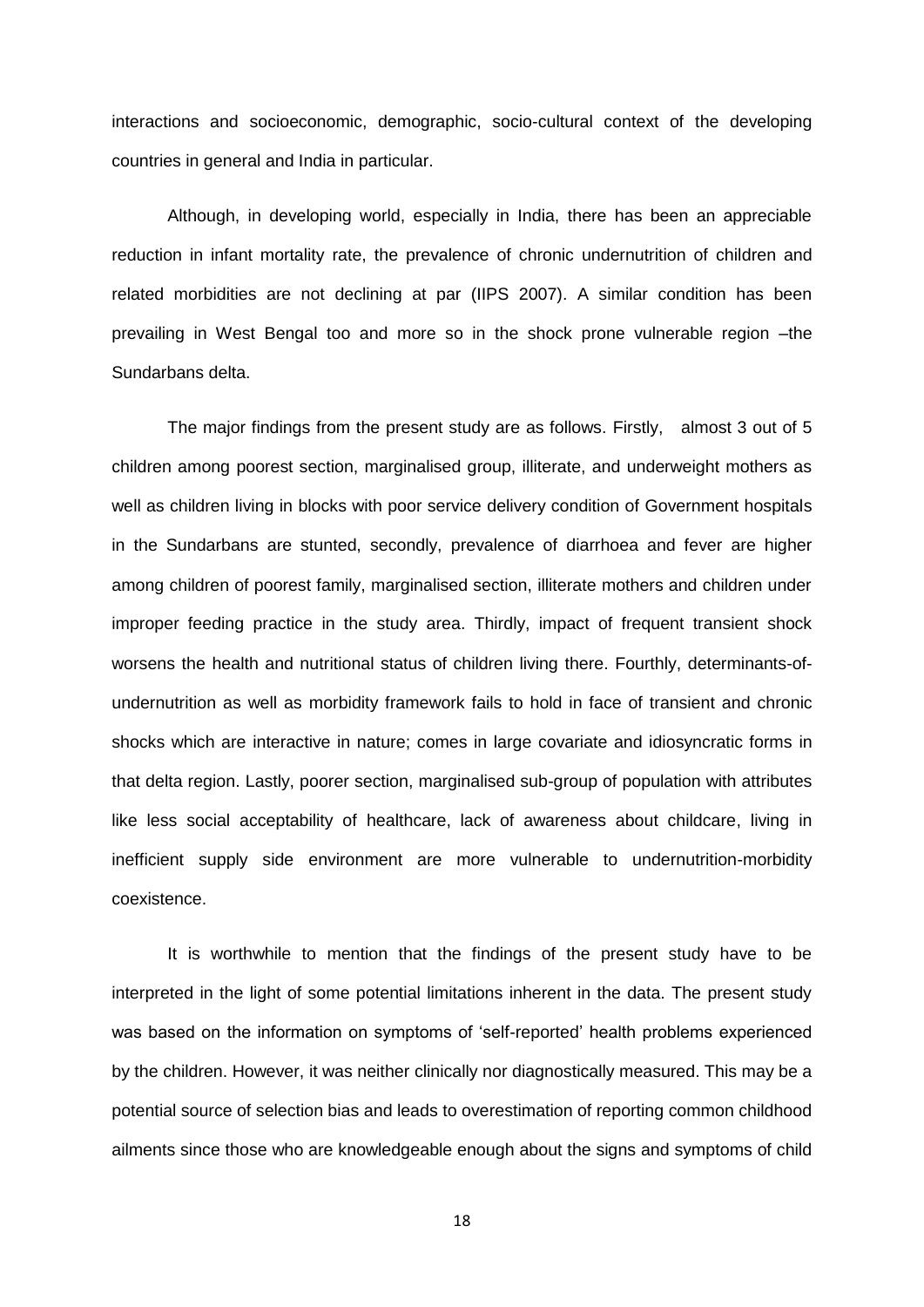health problems will tend to report more illnesses. Another limitation is that information on common childhood ailments, feeding practice are not collected for all the children whose height and weight are measured. In relation to analysis and interpretation, determinants of undernutrition among morbid children, suffering of undernourished and normal children were tested to capture the contextual determinants of undernutrition-morbidity feedback loop to some extent through a cross sectional study. Side by side, there we also see a unique positive side of the work since the analysis is successful to bring a flair picture of the presence of vicious circle in that vulnerable pocket and it is the goal of the paper; not that we tried to show the existence of vicious circle directly as we are not doing a cohort study.

Poor nutritional and health status of children and vicious circle of undernutrition and morbidity in underdeveloped areas is very common and also found in shock prone areas of developing world (Bartlett 2009). In Bartlett's work (2009) she mentioned that in Africa, stunted children are more vulnerable to recurrent illness episodes in regions facing extreme climate events. It is evident from our study that common childhood ailment is higher among chronically undernourished children. However, it is also found in previous research works that undernutrition acts as a catalyst for poverty as it make children less resilient to economic, social, natural shocks and increases the risk of health shocks (Heltberg 2006, Gopalan 1992, de Onis et al. 2000, Haddad 2002, Dasgupta 1993, Dasgupta 1997). Thus vulnerability to poverty deepening-undernutrition-ill health cycle is higher among families of chronically undernourished children of the shock prone area.

Among the set of undernourished children, whether they will be morbid or not depends upon their mother's educational achievement. Low prevalence of diarrhoea and fever among undernourished children of educated mothers supports the traditional hypothesis – mother's education negatively influences child's health status and it has a long run significance related to under nutrition-morbidity circle (Linnemayr et al. 2008, Benson 2005). Earlier literatures suggest that educated mothers take proper childcare, reduce possibility of childhood frequent illnesses and ultimately minimises the risk of aggravating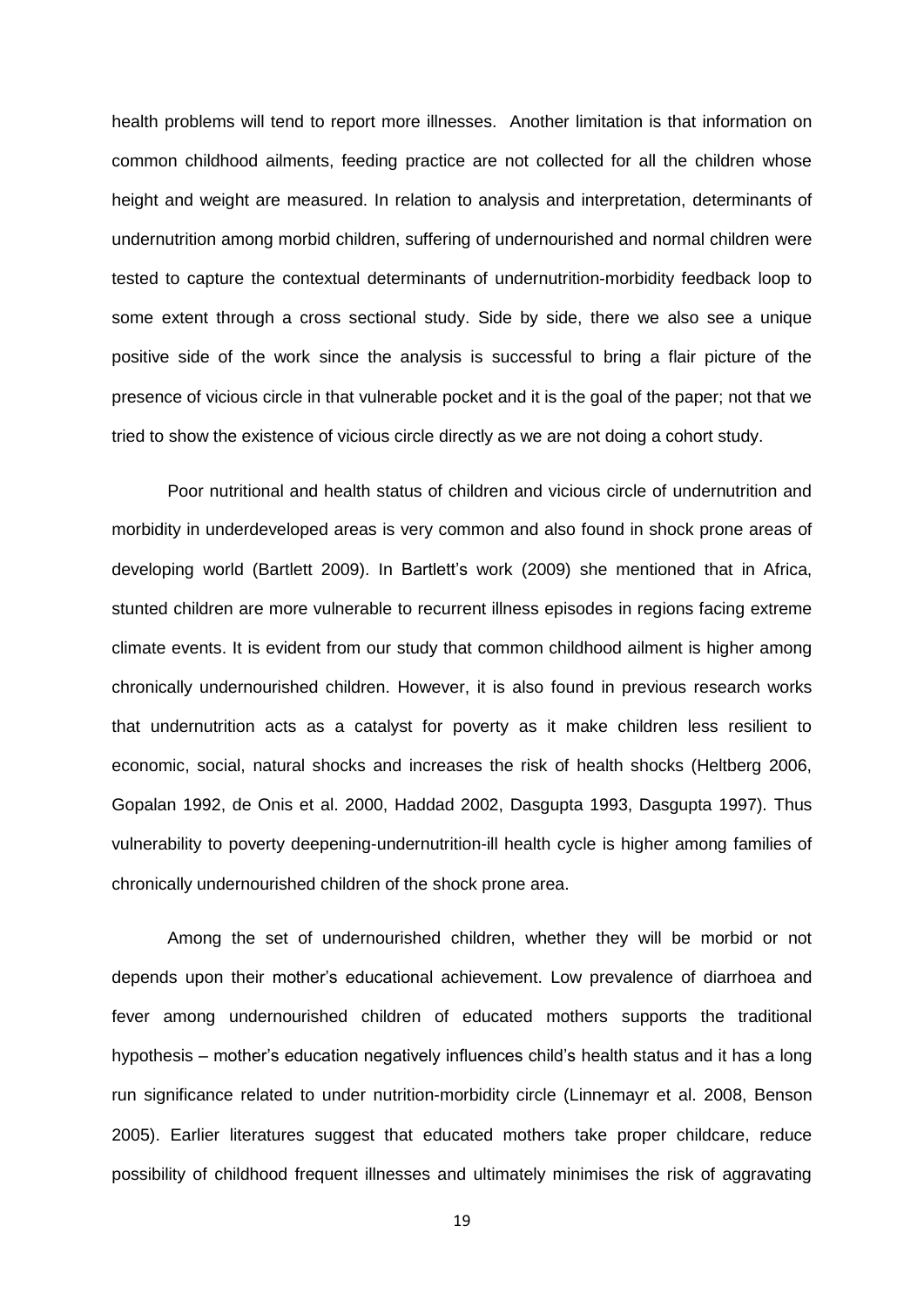undernutrition. It is clear that multiple shocks – transitory and permanent – and their interactions also impacts health of the undernourished children of educated mother's less than illiterate mothers. It implies literacy gradient of undernutrition-morbidity circle is stronger and significant as educated mothers follow proper feeding practice, make no age or gender specific discrimination in intra-household food allocation, or not according to number of children. In the Sundarbans, mother's education influence through different background factors which is different from other previous studies. As found in rural Mexico, mother's education is not associated with child's health and nutrition when families face climatic shock (Skoufias et al. 2011). But in the Sundarbans, the scenario is a bit different. Here the care practice even after the hit of shock differs by mother's education.

When a family faces erosion of basic entitlement due to climatic shock in an already poor setting (termed as permanent shock i.e. chronic nature of shock having components like inaccessibility to and inadequacy of healthcare services), health shock comes more on undernourished children which is also visible in other parts of the developing world (SCN News 2010).

Furthermore, undernourished children of undernourished mothers are more susceptible to health shocks as they are fragile from prenatal period (Morales et al. 2004). Along with it, if they belong to underprivileged socio-cultural strata or follow improper feeding practice or have age or gender specific, number of living children specific discrimination inside the household there remains significant probability of health shock on undernourished children as visible in other parts of South Asia (Navaneetham and Josh 2005).

It is clear that climatic shock and its interaction with chronic shocks against which inhabitants struggling for years are bringing health shocks to aggravate undernutritionmorbidity vicious circle among children living in blocks even with better service delivery system. Thus health system becomes ineffective in front of multiple shocks on households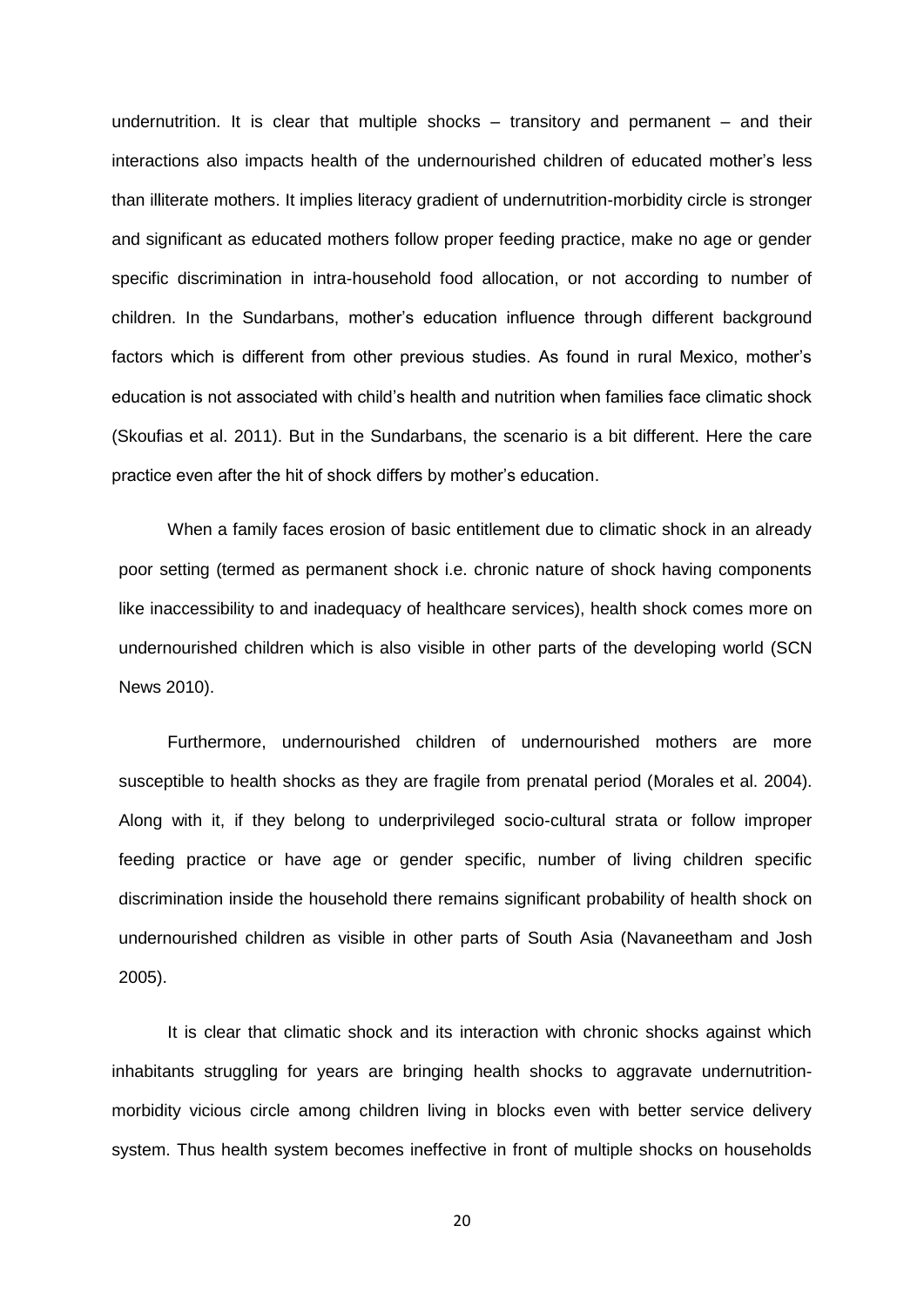which are a unique finding in relation to the Sundarbans. It is also evident that, children from scheduled caste or scheduled tribe sub-groups are more vulnerable in blocks where service delivery is even better than healthcare system of other blocks. Thus marginalised section of the study area is more vulnerable to undernutrition and morbidity since they are less resilient to climatic shocks as visible in marginalised segment in climatic shock prone areas of African subcontinent (Bertlett 2009).

Confounding of narrow service delivery space in improving undernourished child's health by childcare and feeding practice as well as demographic factors is because better working service delivery system is ineffective to improve childcare and feeding practice and to remove age specific, gender specific and birth order specific variations in child health status due to poor monitoring on behaviour change communication (BCC) initiatives. This is a common scenario in other parts of India too where proper BCC initiatives are lacking; even if BCC is actively present those are not defined properly according to the need of specific communities as found the reason of not improving health and nutritional indicators in rural Uttar Pradesh (DoH&FW, UP 2008).

The prevalence of undernutrition among morbid children is found lower among educated mothers because the result follows the conventional hypothesis – mother's educational achievement helps to reduce under nutrition (Linnemayr et al. 2008). But with respect to the comparison of the possibility of morbidity among undernourished or normal does not differ by mother's education when families face climatic shock. Mother's education has no influence during and after the hit of climatic shock on household resource base and caring practice due to unavailability of care options during and after shock (Skoufias et al. 2011). Along with it, failure of service delivery system to bring back the stability after that crisis is one main reason why conventional underlying determinants fail to influence health and nutritional status of children in the Sundarbans and make them more vulnerable to undernutrition morbidity vicious circle through occurrence of repeated ailments. Earlier literature shows that chronic undernutrition among children does not depend on mother's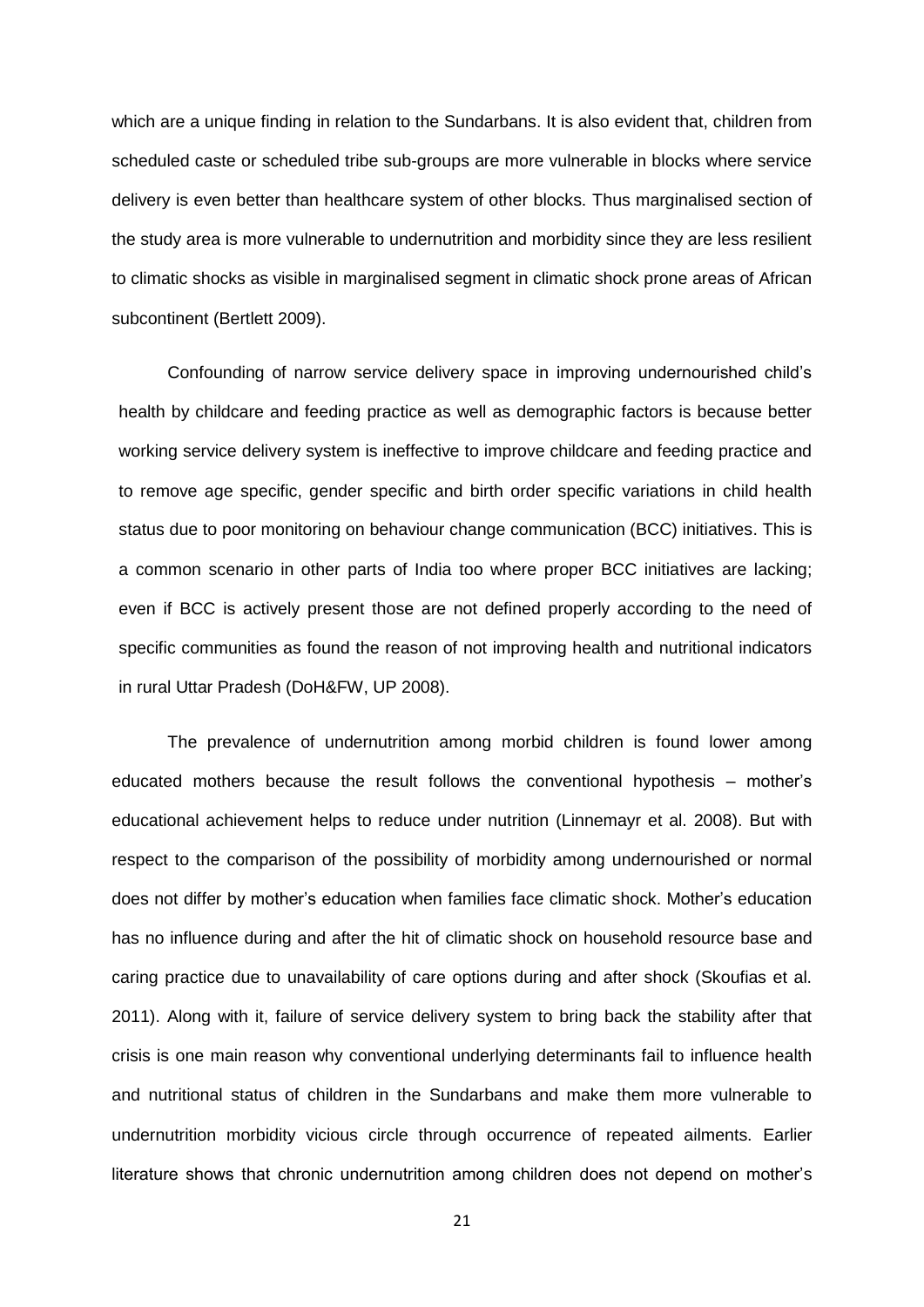education when families face large covariate transient weather shocks in rural Mexico because mothers have similar resources available to adjust the care practices to climate shocks regardless of their educational status (Skoufias et al. 2011). But in the Sundarbans, failure of service delivery system is found another influencing factor which was not tested much earlier. Rosenzweig and Schultz (1982) in one of their previous study found that mother's education and service delivery are substitute to each other in determining child's nutritional and health status. Interestingly in the Sundarbans, due to absence of effective service delivery, health system is unable to complement positive effect of mother's education; hence supply side is not acting as substitutes for illiteracy either.

It is also clear that impact of mother's nutritional status on chronic undernutrition and related undernutrition-morbidity vicious circle of children becomes irrelevant if household experiences frequent erosion of resource base due to climatic shock as found in rural Mexico (Skoufias et al. 2011), but difficult health seeking on the part of the household coupled with inefficient service delivery system, improper childcare practice and poor family planning are additional predictors related to the Sundarbans.

Moderate poor families are found more vulnerable under frequent climatic shocks which work through the pathway of socio-cultural and demographic context. Because socioculturally disadvantaged section of the population are more vulnerable to climatic shock which destroys their weak assets base, make them more susceptible to future destitution preceded by child health shocks and following vulnerabilities (Bertlett 2009). Small children, girls are more vulnerable to climatic shock and during that period childcare practice get hampered as found in World Bank's study (Skoufias et al. 2011).

Children of educated mothers are less vulnerable to undernutrition and related health problems which is also supported by many previous studies (Mosley and Chen 1984, Caldwell 1986, Lavy et al. 1996, Sahn and Alderman 1997). When a family becomes socioeconomically vulnerable due to erosion of resources after frequent climatic shocks,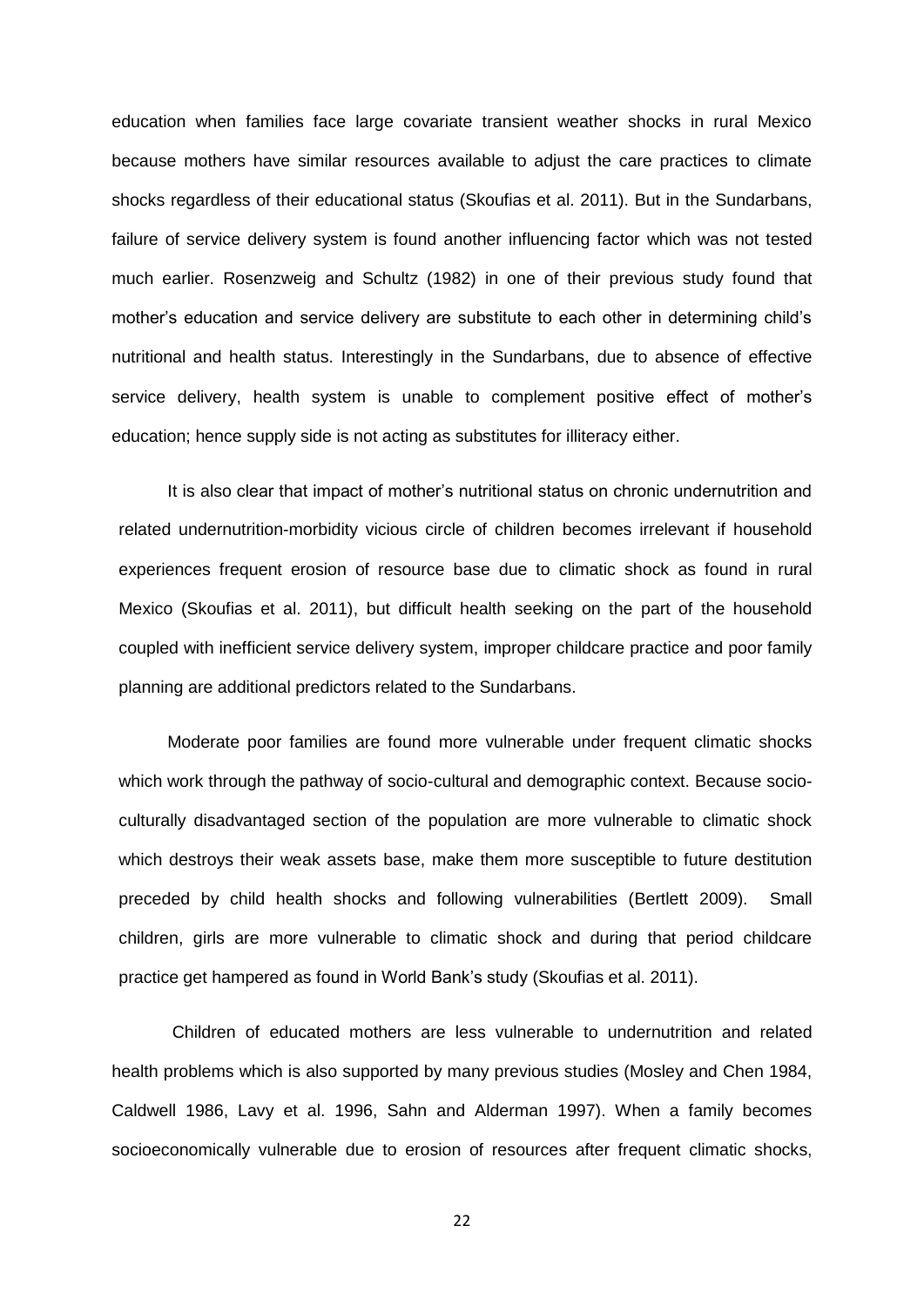while the service delivery of health facilities are inadequate and social acceptability of such services are low only children of educated mothers are less vulnerable to undernutrition and morbidity cycle. This finding is not in conformity with previous studies. But mother's education works through the pathway of child's socio-cultural background has also been found in works of Desai and Alva (1998). Controlling of demographic and childcare related heterogeneity proves that mother's higher level of education helps to follow good child feeding and care, limits age, gender, and number of children specific discrimination inside family (Linnemayr et al. 2008).

In relation to mothers educated up to primary level, the null hypothesis with respect to mother's education and child's undernutrition and morbidity is still supported when both natures of shock comes in the pathway of response factor and the predictor. As mentioned before, this result is not supported by any earlier study. So, this area needs deeper research on community level to understand why mother's education remains influential even during and after the climatic event.

Degree of influence of social acceptability of health seeking at government facility with difficulty in physical access is significant and increases in successive models. Social acceptability problem is higher in less socially disadvantaged sub-groups, those who are not aware about better feeding practice and about the negative impact of demographic discrimination among children. Such factors predominantly act as barriers to access healthcare and thus influence the health and nutritional status of the population (Anderson 1995, Ensor and Cooper 2004, Peters et al. 2008, Kanjilal et al. 2010).

However, supply side factor is confounded by demand side predictor. It implies blocks are susceptible to vicious circle of undernutrition and morbidity not only because healthcare supply failure; less aware families cannot take care of their children properly and when they fall sick along with their long term neglect (reflected through chronic undernutrition), supply side failure complement the situation. Thus to improve the health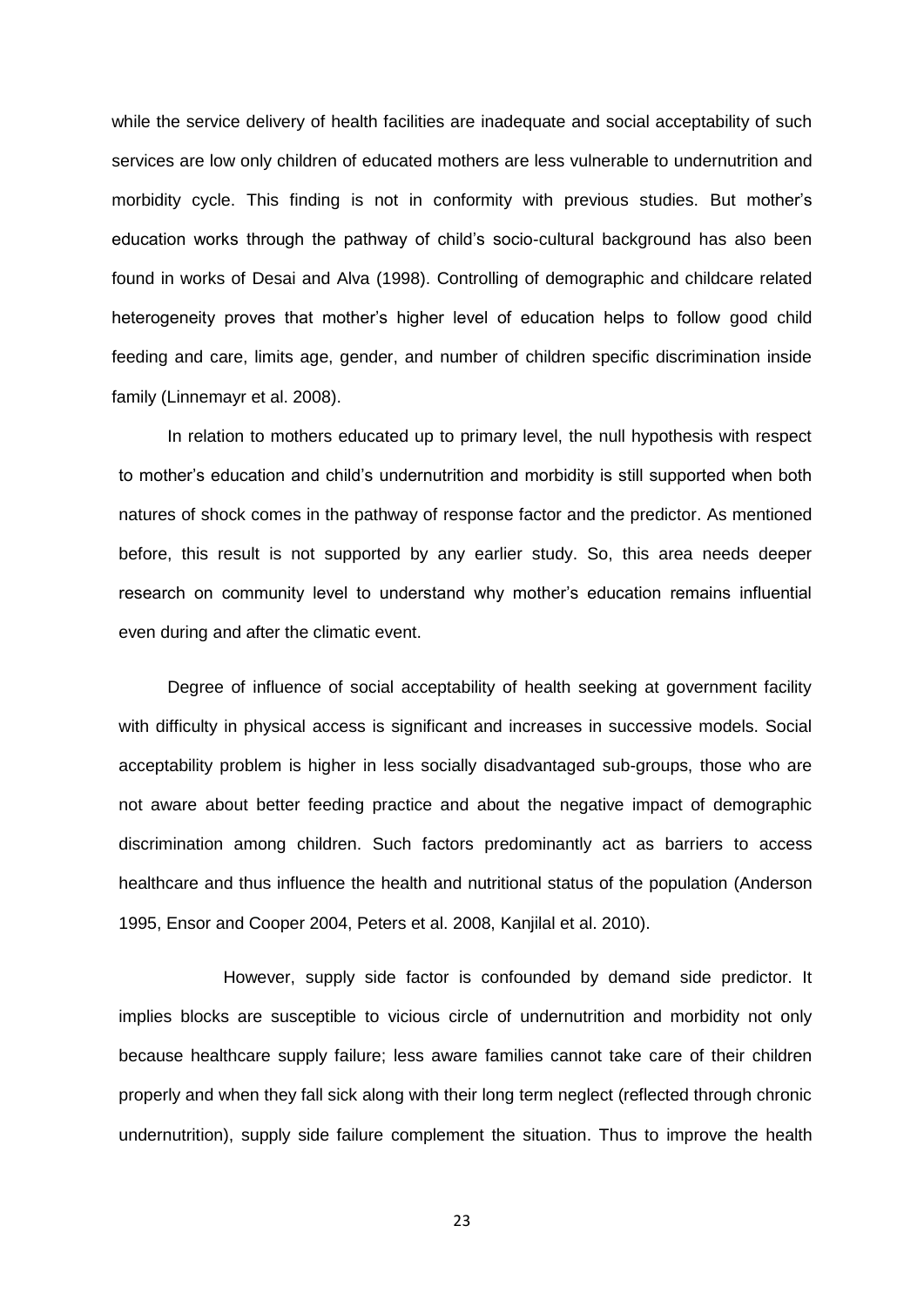and nutritional status of the Sundarbans, both demand and supply side barriers to access are to be removed (Jacobs et al. 2011).

Climatic shock and its impact via socioeconomic status, inaccessibility to and inadequacy of healthcare system affect less the comparatively better off section of the population due to their relatively stronger resource base (Calvo and Dercon 2005). However, socio-culturally underprivileged sub-group of the population come among least poor group marginally. In addition to this, least poor group can be less vulnerable if they follow appropriate feeding practice and make no discrimination between two children by their demographic attributes. Resembling with whole India context the analysis can be supported by another study which says, poverty is the main cause of undernutrition that works through mother' awareness about childcare and her position in the family which determines the degree of discrimination among two children living in the same house (Svedberg 2008).

Vulnerability to undernutrition-morbidity vicious circle among Muslim and other minor community are higher because of their poor feeding practice, and gender discrimination in intra-household allocation of resources. Moreover, good service availability of child healthcare will be successful only when socio-cultural heterogeneity disappears, households follow right feeding practice to all children without any discrimination. Therefore it is clear that, even in areas with good service delivery system, it cannot work properly unless demand side barriers are removed as mentioned in the work of Ensor and Cooper (2004) arguing why influencing the demand side is needed to increase coverage of health services.

#### **VI. Conclusion**

In the Sundarbans, context plays significant role in influencing the undernutritionmorbidity among children under the age of five. The major influencing factors prevailing in the area are chronic poverty, exposure to frequent climatic shock, physical access barrier,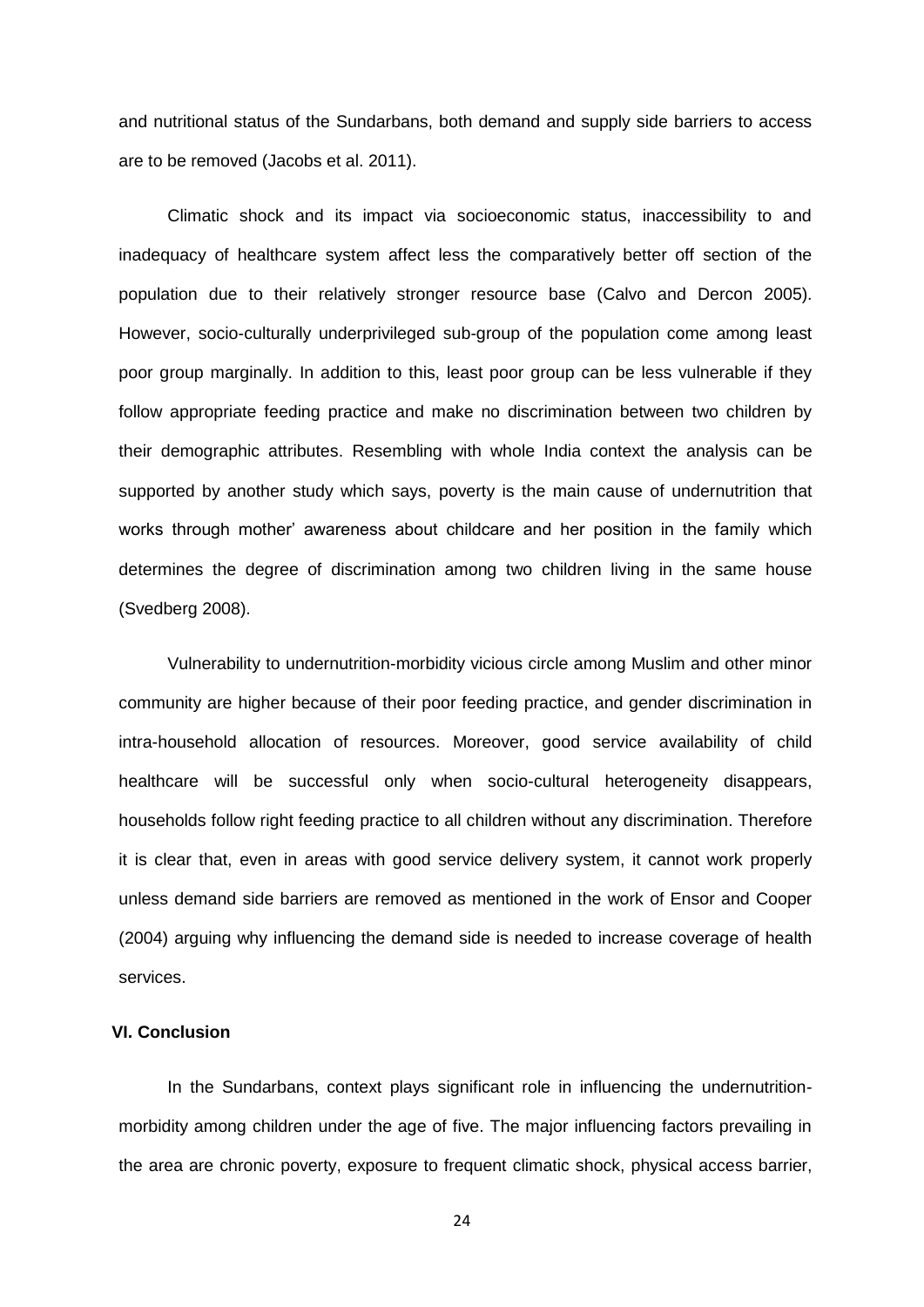and inefficient service delivery system, and cultural preferences, attitudes, norms followed by marginalised section. These factors are hindering the access to healthcare and mutually reinforcing shocks are strengthening all dimensions of access barriers. Our null hypothesis contextualising mutually reinforcing shocks in influencing child health hence cannot be rejected with respect to the Sundarbans.

Consequently, children living in frequent transitory shock prone area are susceptible to undernutrition-morbidity vicious circle in the short or medium run. In addition, it is more probable among low resilient families which make the population vulnerable to poverty deepening in the long run. Current and potential welfare loss following chronic and transient shocks in the Sundarbans delta region in terms of worse child health imposes huge cost to the economy. To reduce the multiple burden of vulnerability in different pockets of the Sundarbans, cluster specific study on climate and health shock vulnerabilities, resilience, coping strategies differentiated by service delivery status are required.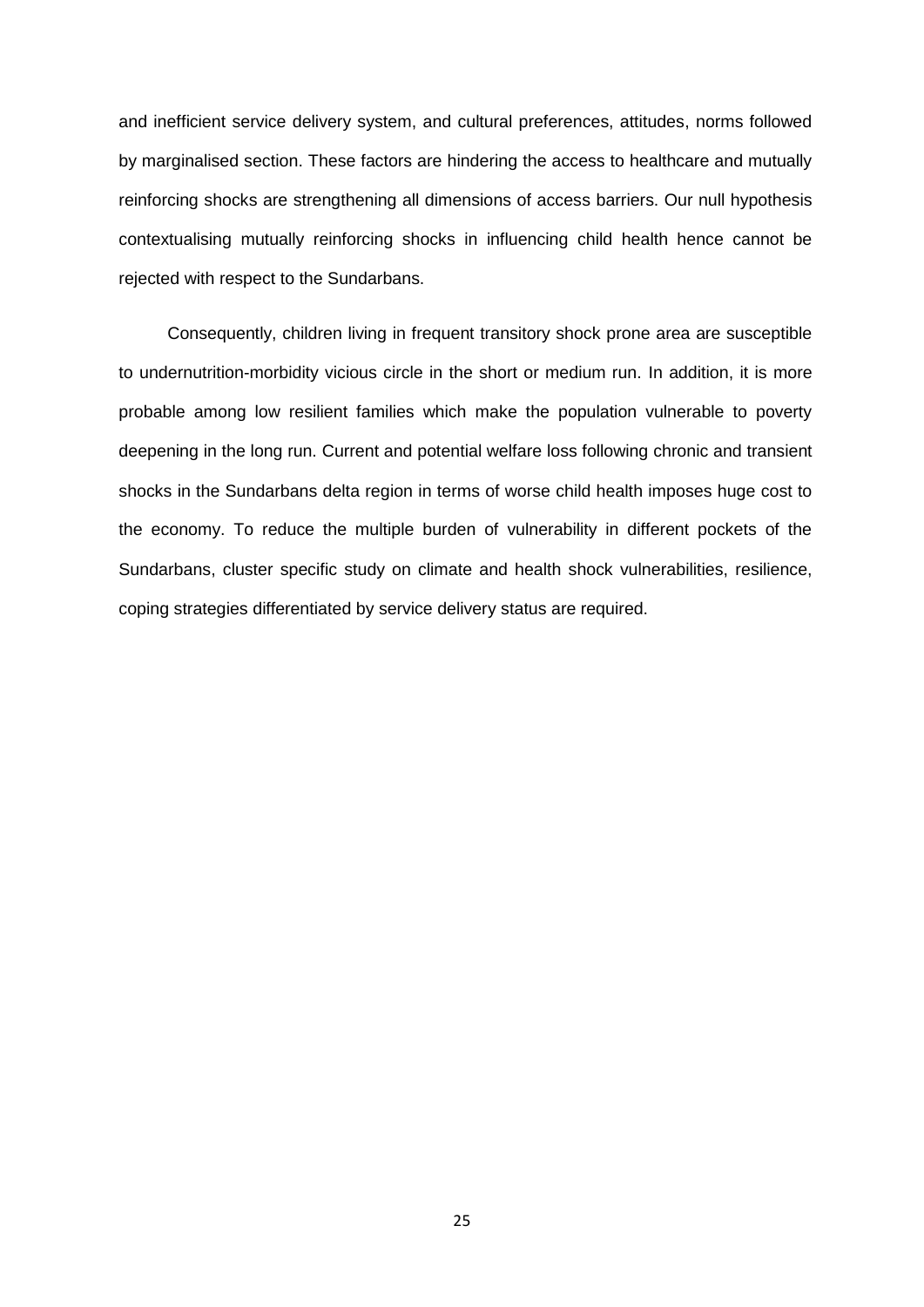#### **Reference:**

- 1. Andersen, R.M. (1995). Revisiting the behavioural model and access to medical care: does it matter? Journal of Health & Social Behaviour, 36(1),1–10.
- 2. Bartlett, S. (2009). Children— a large and vulnerable population in the context of climate change*.* Prepared for Expert Group Meeting on Population Dynamics and Climate Change UNFPA and IIED in Collaboration with UN-HABITAT and the Population Division of UN/DESA. 1-14.
- 3. Benson, T. (2005). An assessment of the causes of malnutrition in Ethiopia. International Food Policy Research Institute. Washington DC. 1-213.
- 4. Black, R.E., L.H. Allen, Z.A. Bhutta, L.E. Caulfield, M. Onis, M. Ezzati, C. Mathers, and J. Rivera. (2008). Maternal and Child Undernutrition: global and regional exposures and health consequences. Lancet 2008 Series: Maternal and Child Undernutrition 1, 371(9608), 243-60.
- 5. Caldwell, J.C. (1986). Routes to low mortality in poor countries. Population and Development Review, 12(2), 171-220.
- 6. Calvo, C., and S. Dercon. (2005). [Measuring Individual Vulnerability.](http://ideas.repec.org/p/oxf/wpaper/229.html) [Economics Series](http://ideas.repec.org/s/oxf/wpaper.html)  [Working Papers](http://ideas.repec.org/s/oxf/wpaper.html) 229, University of Oxford, Department of Economics.
- 7. Carter, M. R. and J.A. Maluccio. (2003). Social Capital and Coping with Economic Shocks: An Analysis of Stunting of South African Children. World Development, 31(7), 1147-63.
- 8. Cutter, S.L., B. J. Boruff, W.L. Shirley. (2003). Social vulnerability to environmental hazards. Social Science Quarterly, 84(2), 242-261.
- *9.* Dasgupta, P. (1993). An Inquiry into Well-Being and Destitution. Oxford: Clarendon Press.
- 10. Dasgupta, P. (1997). Nutritional Status, the Capacity for Work and Poverty Traps. Journal of Econometrics*,* 77(1), 5-38.
- 11. de Onis, M., E.A. Frongillo, M. BlÖssner. (2000). Is malnutrition declining? An analysis of changes in levels of child malnutrition since 1980. Bulletin of the World Health Organisation, 78, 1222-1233.
- 12. Department For International Development (2004). The impact of climate change on the vulnerability of the poor.
- 13. Department of Health &Family Welfare, Uttar Pradesh. (2008). Behaviour Change Communication (BCC) Strategy for NRHM in Uttar Pradesh.
- 14. Desai, S. and S. Alva. (1998). Maternal education and child health: Is there a strong causal relationship? Demography, 35(1), 71-81.
- 15. Enarson, E. ( 2000). Gender equality, work, and disaster reduction: Making the connections. Prepared for the ILO InFocus Programme on Crisis Response and Reconstruction.
- 16. Ensor, T., and S. Cooper. (2004). Overcoming Barriers to Health Service Access: Influencing the Demand Side. Health Policy and Planning, 19(2), 69 – 79.
- 17. Gallin, J.H. (1999). Net migration and state labour market dynamics. Federal Reserve Bank of Dallas. Finance and Economics Discussion Series. [www.dallasfed.org.](http://www.dallasfed.org/)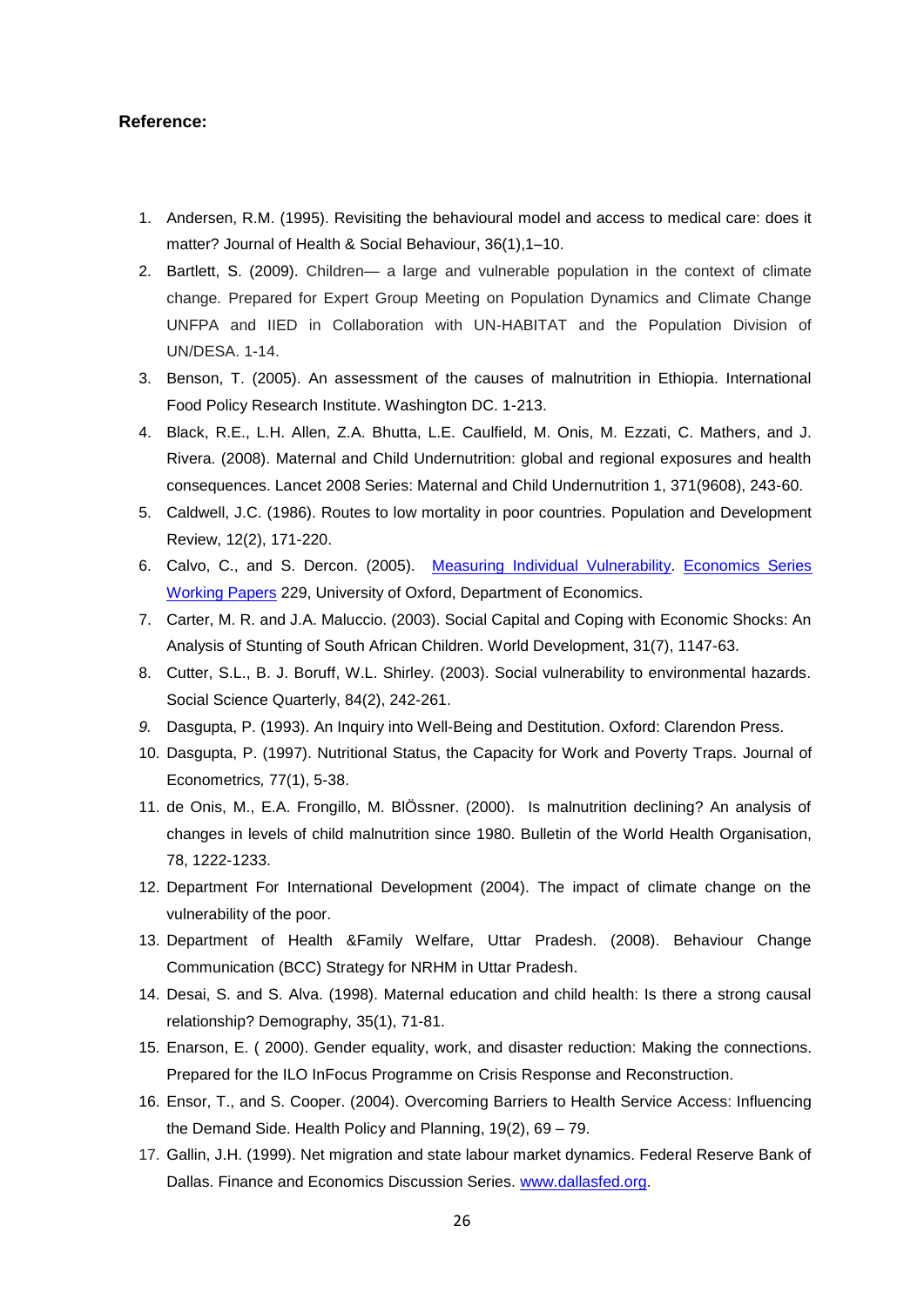- 18. Gopalan, C. 1992. Nutrition in Developmental Transition in South-East Asia*.* SEARO Regional Health Paper. World Health Organisation, New Delhi.
- 19. Gregory, P.J., J.S. Ingram, M. Brklacich. (2005). Climate change and food security. *Philosophical Transactions of the Royal Society B* 360, 2139-2148.
- 20. Haddad, L. (2002). Nutrition and poverty. In Nutrition: A Foundation for Development, Geneva: ACC/SCN.
- 21. Heller, P., and W. Drake. (1979). Malnutrition, Child Morbidity, and the Family Decision Process. Journal of Development Economics 6,(21),203-235.
- 22. Heltberg, R. (2009). Malnutrition, poverty and economic growth. Economics of Health & Social Care, 18(S1), S77-S88.
- 23. Imai,K and R. Gaiha. 2003. [Vulnerability, Shocks and Persistence of Poverty -](http://ideas.repec.org/p/ecj/ac2003/111.html) Estimates for [Semi-Arid Rural South India.](http://ideas.repec.org/p/ecj/ac2003/111.html) [Royal Economic Society Annual Conference 2003.](http://ideas.repec.org/s/ecj/ac2003.html)
- 24. International Institute of Population Sciences and ORC Macro. (2007). National Family Health Survey Report.
- 25. Jacobs, B., P. Ir., M. Bigdeli., P.L. Annear., W. Van Damme W. (2011). Addressing access barriers to health services: an analytical framework for selecting appropriate interventions in low-income Asian countries. Health Policy and Planning, 26(3), 1-13.
- 26. Joint Agency Paper. (2008). Poverty, health & environment. Placing environmental health on countries' development agendas.
- **27.** Kanjilal B., P.G. Mazumdar., M. Mukherjee, H.M. Rahaman. (2010). Nutritional status of children in India: household socio-economic condition as the contextual determinant International Journal for Equity in Health, 9:19.
- 28. Kanjilal, B, P.G. Mazumdar, M. Mukherjee, S. Mondal, D. Barman, S. Singh, A. Mandal. (2010). [Health care in the Sundarbans \(India\) Challenges and plan for a better future](http://www.futurehealthsystems.org/docs/India/Health%20care%20in%20the%20Sundarbans%20(India)%20Challenges%20and%20plan%20for%20a%20better%20future.pdf)**.** *www.futurehealthsystems.org/docs*; 2010,1-106.
- 29. Lavy, V., J. Strauss., D. Thomas., P. de Vreyer. (1996). Quality of care, survival and health outcomes in Ghana. Journal of Health Economics, 15**,** (333-357).
- 30. Linnemayr S., H. Alderman., A. Ka. (2008). Determinants of malnutrition in Senegal: Individual, household, community variables, and their interaction. Economics & Human Biology, 6(2), 252-263.
- 31. Mazumdar, S., and P.G. Mazumdar. (forthcoming). Multiple shocks, coping and welfare consequences: Natural disasters and health shocks in Indian Sundarbans.
- 32. Morales, R., A. M. Aguilar. A. Calzadilla. (2004). Geography and culture matter for malnutrition in Bolivia. Economics & Human Biology, 2(3), 373-389.
- 33. Morrow, B. H. (1999). Identifying and mapping community vulnerability. Disasters 24, 1-18.
- 34. Mosley, W. H., and L.C. Chen. (1984). An analytical framework for the study of child survival in developing countries. *Population and Development Review* 10 (Supplement), 25–45.
- 35. Navaneetham, K., S. Jose. (2005). Poverty, Malnutrition and Mortality in South Asia: A Review of Issues and Options Centre for Development Studies, Trivandrum.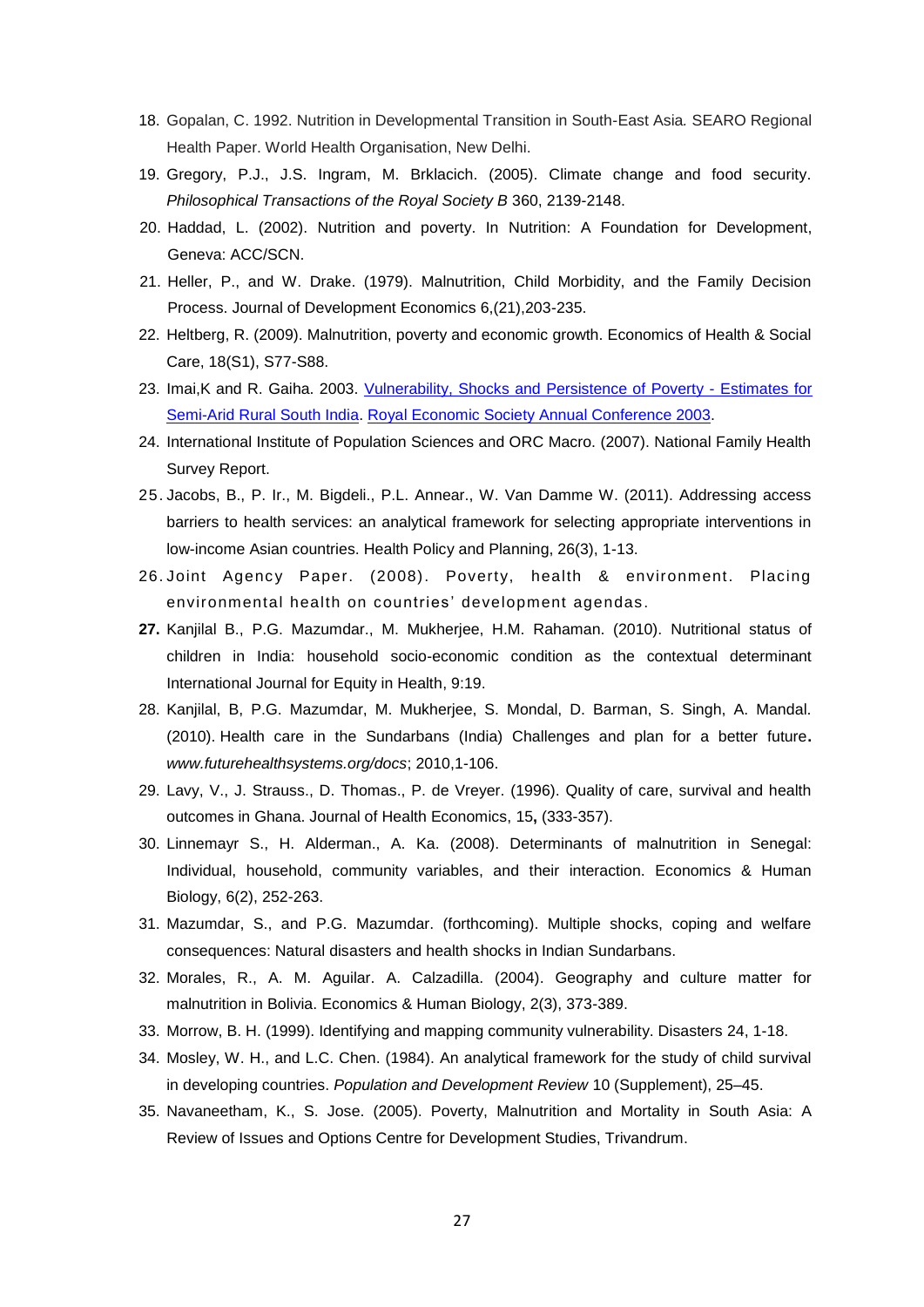- 36. O'Brien, K., R. Leichenko, U. Kelkar, H. Venema, G. Aandahl, H. Tompkins, A. Javed, S. Bhadwal, S. Barg, L. Nygaard, and J. West. 2004. Mapping vulnerability to multiple stressors: Climate change and globalization in India, Global Environmental Change, 14, 303–313.
- 37. Omitsu, M., and T. Yamano (2006). The impacts of Hurricane Mitch on child health: Evidence from Nicaragua. Contributed poster prepared for presentation at the International Association of Agricultural Economists Conference, Gold Coast, Australia.
- 38. Peters D.H., A. Garg., G. Bloom., D.G. Walker., W.R. Brieger., M.H. Rahman. (2008). Poverty and access to healthcare in developing countries. Annals of The New York Academy of Science, 1136, 161-171.
- 39. Poel, E., A. Hosseinpoor, C. Appiah, J. Vega, N. Speybroeck. (2007). Malnutrition and the disproportional burden on the poor: the case of Ghana. International Journal for Equity in Health, 6:21.
- 40. Polack, E. (2010). Child rights and climate change adaptation: Voices from Kenya and Cambodia.IDS. Children in a changing climate research.
- 41. Porter, C. 2007. The long run impact of severe shocks in childhood: Evidence from the Ethiopian famine of 1984. DPhil Thesis. University of Oxford. Department of Economics.
- 42. Rosenzweig M.R., and T.P. Schultz. (1982). Child mortality and fertility in Colombia: Individual and community effects. Health Policy and Education, 2(3-4), 305-348.
- 43. Sahn, D. E., and H. Alderman. 1997. On the determinants of nutrition in Mozambique: The importance of age-specific effects. World Development, 25 (4), 577-588.
- 44. Setboonsarng, S. (2005). Child Malnutrition as a Poverty Indicator: An Evaluation in the Context of Different Development Interventions in Indonesia. ADB Institute Discussion Paper No. 21.
- 45. Shea, K.M. (2007). Global climate change and children's health. Pediatrics, 120, 1359-1367.
- 46. Skoufias, E., K. Vinha., H.V. Conroy. (2011). The impacts of climate variability on welfare in rural Mexico. The World Bank. Poverty Reduction and Economic Management Network. Poverty Reduction and Equity Unit.
- 47. Smith, L and L. Haddad. (2002). How Potent Is Economic Growth in Reducing Undernutrition? What Are the Pathways of Impact? New Cross-Country Evidence. Economic Development and Cultural Change, 51(1), 55-76.
- 48. Standing, H. (2005). AIDS and vulnerability reflections on "long wave" shocks. Background note for the *AIDS and* Vulnerability Workshop, Institute of Development Studies, Brighton, UK.
- 49. Svedberg, P. (2006). Child Malnutrition in Shining India: A X-state Empirical Analysis. Institute for Economic Studies, Stockholm. [http://www.bvsde.paho.org/bvsacd/cd56/svedberg-](http://www.bvsde.paho.org/bvsacd/cd56/svedberg-070906.pdf)[070906.pdf.](http://www.bvsde.paho.org/bvsacd/cd56/svedberg-070906.pdf)
- 50. Svedberg, P. (2008). Why malnutrition in shining India persists. 4th Annual Conference on Economic Growth and Development, New Delhi.
- 51. Tanner, T., and T. Mitchell. (2008). Entrenchment or enhancement: Could climate change adaptation help to reduce chronic poverty? IDS Bulletin, 39(4),6-15.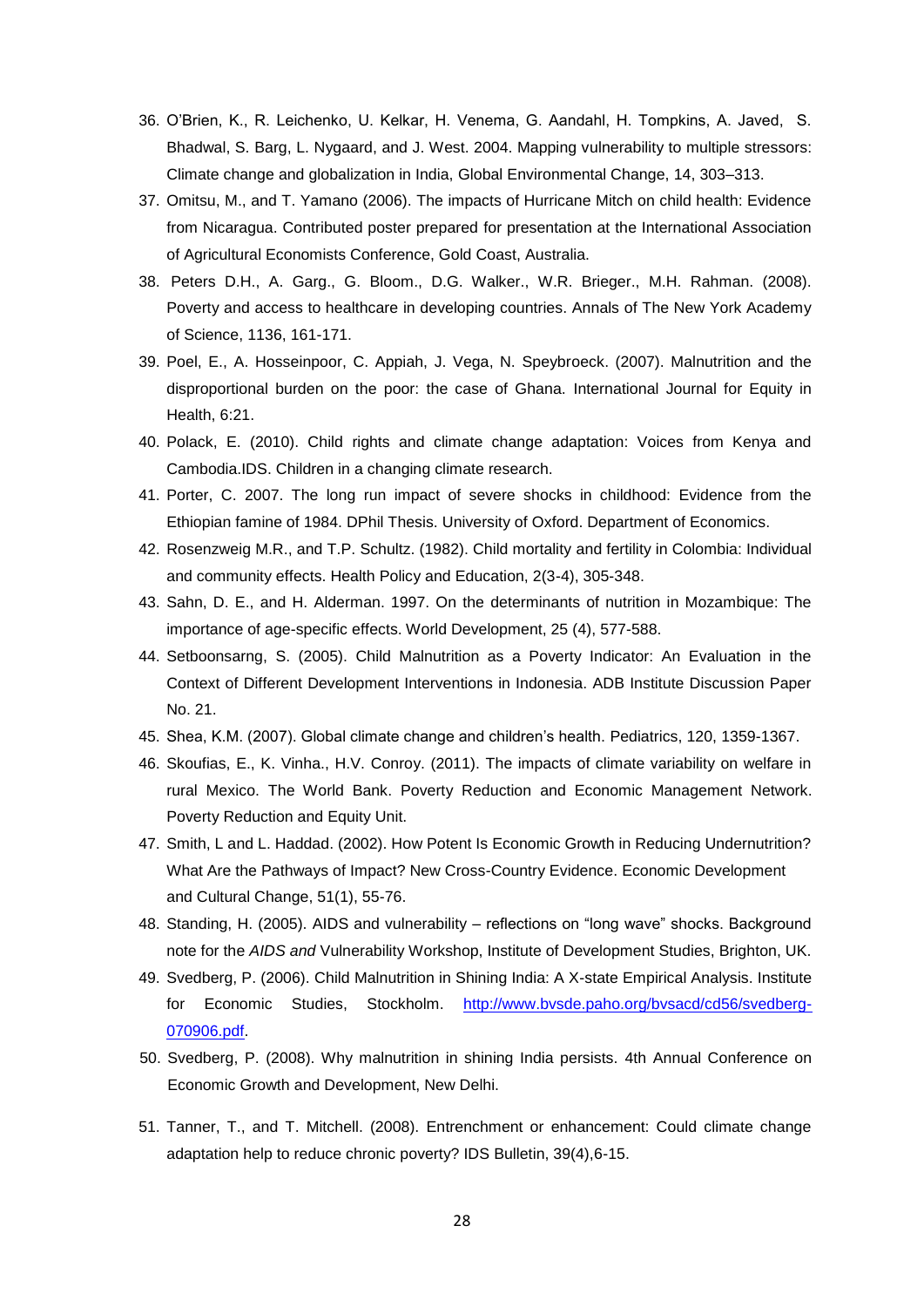- 52. The Hindu December 7, (2009). Food for thought at Copenhagen. <http://beta.thehindu.com/opinion/op-ed/article61098.ece>
- 53. The United Nations Children's Fund. 2010. Investing in nutrition for national growth and prosperity in Tanzania.
- 54. The World Bank. (2008). Environmental Health and Child Survival. Epidemiology, Economics, Experiences. Washington, DC.
- 55. Tinh, D.Q., and P.T. Hang. (2003). Living with floods in Mekong river delta of Vietnam. Paper for 3 World Water Forum- Poverty and Flood Theme. [http://www.adb.org/Documents/Events/2003/3WWF/Floods\\_Mekong.pdf.](http://www.adb.org/Documents/Events/2003/3WWF/Floods_Mekong.pdf)
- 56. United Nations Children's Fund, (2009).Climate change and children in the Brasilian Amazon region.
- 57. United Nations System. Standing Committee on Nutrition News. Climate change. Food and nutrition security implications. (2010).
- 58. Victora, C.G., L. Adair., C. Fall., P. Hallal., R. Martorell., L. Richter., H. Sachdev. (2008). Maternal and child undernutrition: consequences for adult health and human capital. *The Lancet,* 371(9609), 340-357.
- 59. Waterson, T., and S. Lenton. (2000). Sustainable development, human induced global climate change, and the health of children. Archives of Disease in Childhood, 82(2), 95-97.
- 60. Zere E, and D. McIntyre. (2003). Inequities in under-five child malnutrition in South Africa. International Journal for Equity in Health, 2:7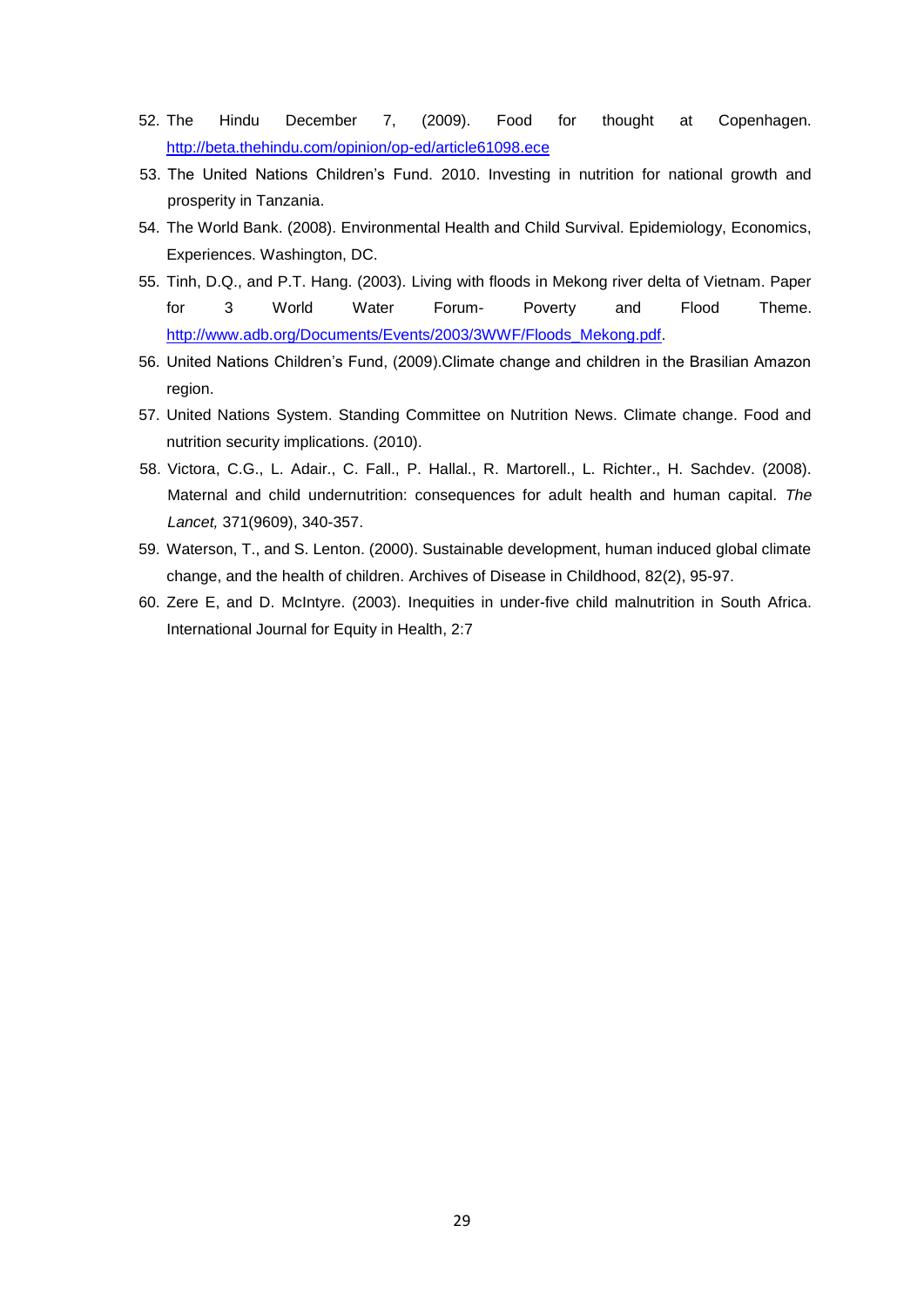## **Appendix**

## **Table 1: Sample characteristics of the children in the study area**

|                                                                                           | <b>North</b><br><b>Sundarbans</b> | <b>South</b><br><b>Sundarbans</b> | <b>Total</b> |
|-------------------------------------------------------------------------------------------|-----------------------------------|-----------------------------------|--------------|
| N                                                                                         | 154                               | 353                               | 507          |
| Socio economic status                                                                     |                                   |                                   |              |
| Most poor                                                                                 | 43.5                              | 36.3                              | 38.5         |
| Moderate poor                                                                             | 27.3                              | 32.0                              | 30.6         |
| Least poor                                                                                | 29.2                              | 31.7                              | 31.0         |
| <b>Mother's Education</b>                                                                 |                                   |                                   |              |
| Illiterate                                                                                | 29.2                              | 25.2                              | 26.4         |
| Up to primary                                                                             | 53.3                              | 63.2                              | 60.2         |
| Higher                                                                                    | 17.5                              | 11.6                              | 13.4         |
| <b>Employment Status</b>                                                                  |                                   |                                   |              |
| Employed                                                                                  | 22.1                              | 23.8                              | 23.3         |
| Unemployed                                                                                | 77.9                              | 76.2                              | 76.7         |
| <b>Mother's Nutritional Status</b>                                                        |                                   |                                   |              |
| Underweight                                                                               | 32.4                              | 32.0                              | 32.1         |
| Normal                                                                                    | 62.2                              | 62.2                              | 62.2         |
| Overweight                                                                                | 5.4                               | 5.8                               | 5.7          |
| Health service uptake index according to physical<br>accessibility and nature of provider |                                   |                                   |              |
| Easy service uptake                                                                       | 44.2                              | 28.6                              | 33.3         |
| Moderate service uptake                                                                   | 24.0                              | 37.4                              | 33.3         |
| Difficult service uptake                                                                  | 31.8                              | 34.0                              | 33.3         |
| Service delivery gap index                                                                |                                   |                                   |              |
| Wide service delivery space                                                               | 46.1                              | 24.9                              | 31.4         |
| Moderate service delivery space                                                           | 36.4                              | 34.8                              | 35.3         |
| Narrow service delivery space                                                             | 17.5                              | 40.2                              | 33.3         |
| <b>Religion &amp; Caste</b>                                                               |                                   |                                   |              |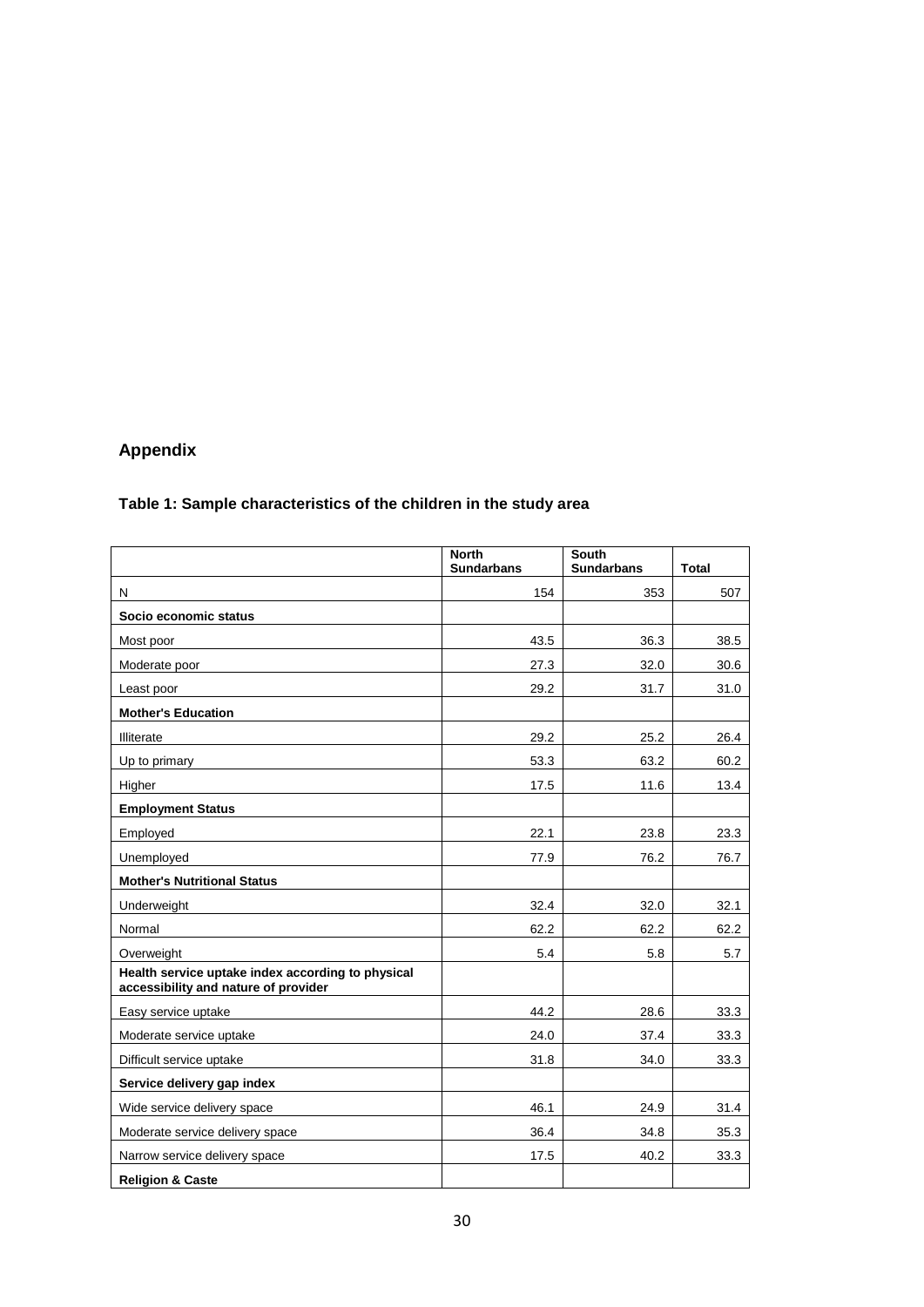| Other Hindu                                            | 11.7 | 22.4 | 19.1 |
|--------------------------------------------------------|------|------|------|
| SC & ST Hindu                                          | 46.8 | 47.6 | 47.3 |
| Muslims & others                                       | 41.6 | 30.0 | 33.5 |
| <b>Child feeding practice</b>                          |      |      |      |
| Initiation of breastfeeding                            |      |      |      |
| Initiation of breastfeeding within 1 hour of birth     | 36.4 | 42.8 | 40.8 |
| Initiation of breastfeeding not within 1 hour of birth | 63.6 | 57.2 | 59.2 |
| <b>Exclusive breast feeding</b>                        |      |      |      |
| Exclusive breastfeeding less than six months of age    | 39.6 | 29.5 | 32.5 |
| Exclusive breastfeeding more than six months of age    | 60.4 | 70.5 | 67.5 |
| Sex of the child                                       |      |      |      |
| Boy                                                    | 53.3 | 51.6 | 52.1 |
| Girl                                                   | 46.8 | 48.4 | 47.9 |

## **Table 2: Prevalence of severe stunted, moderate stunted, diarrhoea, fever and diarrhoea or**

## **fever among children under the age of five in the Sundarbans**

|                                    | <b>Severely Stunted</b> | <b>Moderately Stunted</b> | Diarrhoea | Fever | Either of the two<br>diseases (Diarrhoea or<br>Fever) |
|------------------------------------|-------------------------|---------------------------|-----------|-------|-------------------------------------------------------|
| N                                  | 163                     | 287                       | 38        | 206   | 225                                                   |
| Socio economic status              |                         |                           |           |       |                                                       |
| Most poor                          | 33.9                    | 59.0                      | 9.7       | 44.1  | 48.2                                                  |
| Moderate poor                      | 32.9                    | 59.4                      | 5.8       | 45.2  | 48.4                                                  |
| Least poor                         | 29.3                    | 51.0                      | 6.4       | 31.9  | 35.7                                                  |
| <b>Mother's Education</b>          |                         |                           |           |       |                                                       |
| Illiterate                         | 39.6                    | 63.4                      | 10.5      | 44.8  | 47.8                                                  |
| Up to primary                      | 30.8                    | 55.1                      | 7.5       | 40.7  | 45.6                                                  |
| Higher                             | 23.5                    | 50.0                      | 1.5       | 32.4  | 32.4                                                  |
| <b>Employment Status</b>           |                         |                           |           |       |                                                       |
| Employed                           | 34.8                    | 61.9                      | 8.5       | 37.3  | 42.4                                                  |
| Unemployed                         | 31.4                    | 55.0                      | 7.2       | 41.7  | 45.0                                                  |
| <b>Mother's Nutritional Status</b> |                         |                           |           |       |                                                       |
| Underweight                        | 33.5                    | 57.6                      | 7.0       | 40.5  | 43.0                                                  |
| Normal                             | 33.0                    | 58.5                      | 8.2       | 40.5  | 44.8                                                  |
| Overweight                         | 25.0                    | 42.9                      | 7.1       | 50.0  | 57.1                                                  |
| Health service uptake index        |                         |                           |           |       |                                                       |
| Easy service uptake                | 31.4                    | 57.4                      | 7.1       | 39.6  | 43.8                                                  |
| Moderate service uptake            | 34.3                    | 59.2                      | 8.9       | 40.2  | 44.4                                                  |
| Difficult service uptake           | 30.8                    | 53.3                      | 6.5       | 42.0  | 45.0                                                  |
| Service delivery gap index         |                         |                           |           |       |                                                       |
| Wide service delivery space        | 30.2                    | 57.2                      | 6.3       | 36.5  | 39.6                                                  |
| Moderate service delivery space    | 32.4                    | 53.6                      | 7.3       | 38.6  | 41.9                                                  |
| Narrow service delivery space      | 33.7                    | 59.2                      | 8.9       | 46.8  | 51.5                                                  |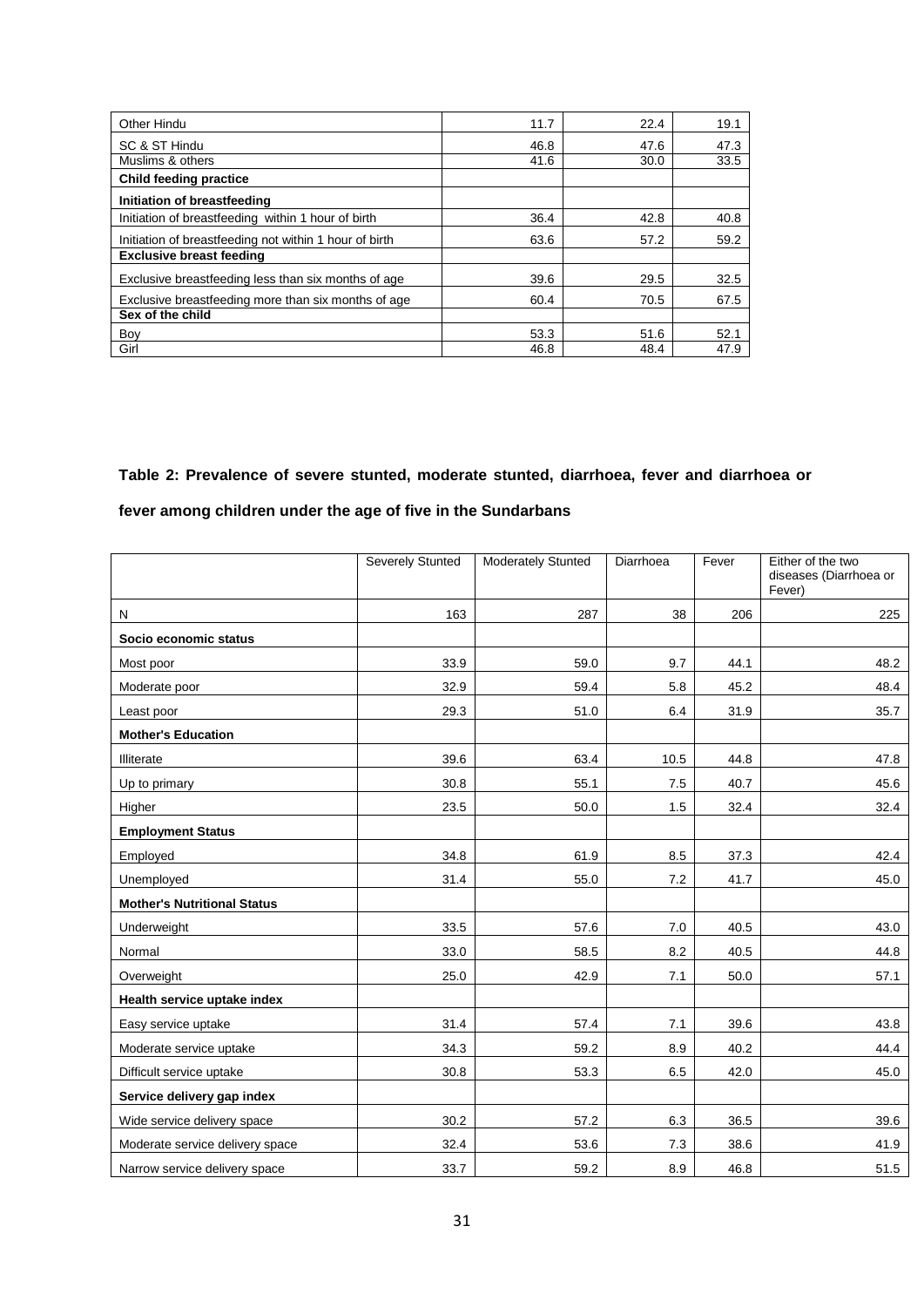| <b>Religion &amp; Caste</b>                               |      |      |     |      |      |
|-----------------------------------------------------------|------|------|-----|------|------|
| Other Hindu                                               | 22.7 | 39.2 | 5.2 | 36.1 | 38.1 |
| SC & ST Hindu                                             | 32.9 | 60.4 | 7.9 | 38.8 | 42.5 |
| Muslims & others                                          | 36.5 | 61.2 | 8.2 | 45.9 | 50.6 |
| Initiation of breastfeeding                               |      |      |     |      |      |
| Initiation of breastfeeding within 1 hour of<br>birth     | 31.4 | 56.0 | 8.2 | 41.1 | 44.9 |
| Initiation of breastfeeding not within 1<br>hour of birth | 32.7 | 57.0 | 7.0 | 40.3 | 44.0 |
| <b>Exclusive breast feeding</b>                           |      |      |     |      |      |
| Exclusive breastfeeding less than six<br>months of age    | 35.8 | 56.4 | 6.7 | 40.0 | 43.0 |
| Exclusive breastfeeding more than six<br>months of age    | 30.4 | 56.7 | 7.9 | 40.9 | 45.0 |
| Sex of the child                                          |      |      |     |      |      |
| Boy                                                       | 33.0 | 59.1 | 6.1 | 41.3 | 45.8 |
| Girl                                                      | 31.3 | 53.9 | 9.1 | 39.9 | 42.8 |

## **Table 3a: Determinants of undernutrition and morbidity among children from the study**

#### **(Relative Risk Ratios and p values obtained from multinomial logit regression model)**

| Undernourished and morbid vs. Undernourished and not<br>morbid | Model 1  | Model 2   | Model 3  | Model 4  |
|----------------------------------------------------------------|----------|-----------|----------|----------|
| <b>Chronic shock</b>                                           |          |           |          |          |
| Physical, human and financial asset base                       |          |           |          |          |
| Illiterate (Ref.)                                              | 1.00     | 1.00      | 1.00     | 1.00     |
| Up to primary                                                  | 1.09     | 1.13      | 1.10     | 1.09     |
| Higher                                                         | $2.56**$ | $2.72***$ | $2.61**$ | $2.59**$ |
| Underweight (Ref.)                                             | 1.00     | 1.00      | 1.00     | 1.00     |
| Normal                                                         | $0.62*$  | $0.61*$   | $0.61*$  | $0.60*$  |
| Overweight                                                     | $0.30*$  | $0.27*$   | $0.27*$  | $0.26*$  |
| Wide service delivery space (Ref.)                             | 1.00     | 1.00      | 1.00     | 1.00     |
| Moderate service delivery space                                | 0.91     | 1.19      | 1.23     | 1.21     |
| Narrow service delivery space                                  | 0.68     | $0.24*$   | 0.25     | $0.24*$  |
| Number of observations                                         | 492      | 492       | 492      | 492      |
| Chi <sub>2</sub>                                               | 24.13    | 34.70     | 72.77    | 100.48   |
| Prob>chi2                                                      | 0.2866   | 0.3866    | 0.0451   | 0.0264   |
| pseudo R2                                                      | 0.0204   | 0.0271    | 0.0524   | 0.0745   |

**Table 3b: Determinants of undernutrition and morbidity among children from the study** 

#### **(Relative Risk Ratios and p values obtained from multinomial logit regression model)**

| Undernourished and morbid vs. Normal and morbid | Model 1 | Model 2 | Model 3 | Model 4 |
|-------------------------------------------------|---------|---------|---------|---------|
| Physical, human and financial asset base        |         |         |         |         |
| Illiterate (Ref.)                               | 1.00    | 1.00    | 1.00    | 1.00    |
| Up to primary                                   | 1.41    | 1.31    | 1.13    | 1.18    |
| Higher                                          | $2.59*$ | 2.36    | 2.00    | 2.01    |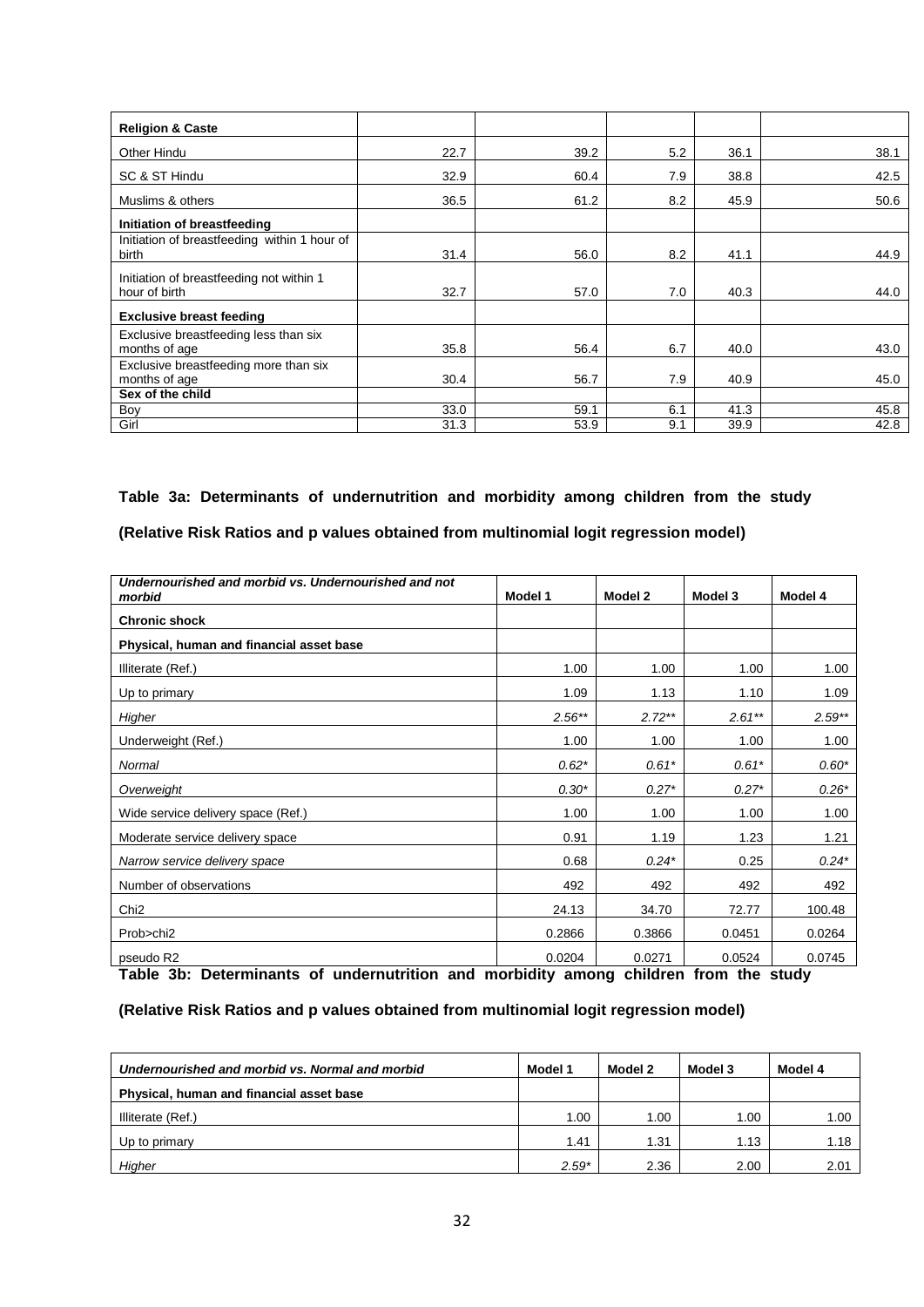| Underweight (Ref.)                                         | 1.00    | 1.00    | 1.00      | 1.00      |
|------------------------------------------------------------|---------|---------|-----------|-----------|
| Normal                                                     | $0.57*$ | $0.56*$ | $0.57*$   | $0.55*$   |
| Overweight                                                 | 1.21    | 1.30    | 1.20      | 1.39      |
| <b>Transient shock</b>                                     |         |         |           |           |
| Exogenous climatic shock                                   |         | 1.92    | 2.01      | 1.87      |
| Most poor family experience frequent climatic shock (Ref.) |         | 1.00    | 1.00      | 1.00      |
| Moderate poor family experience frequent climatic shock    |         | $0.48*$ | $0.46*$   | $0.44***$ |
| Least poor family experience frequent climatic shock       |         | 1.00    | 0.99      | 0.99      |
|                                                            |         |         |           |           |
| <b>Background characteristics</b>                          |         |         |           |           |
| Other Hindu (Ref.)                                         |         |         | 1.00      | 1.00      |
| SC & ST Hindu                                              |         |         | $0.31***$ | $0.32***$ |
| Muslims & others                                           |         |         | $0.33***$ | $0.33***$ |
| Number of observations                                     | 492     | 492     | 492       | 492       |
| Chi <sub>2</sub>                                           | 24.13   | 34.70   | 72.77     | 100.48    |
| Prob>chi2                                                  | 0.2866  | 0.3866  | 0.0451    | 0.0264    |
| pseudo R2                                                  | 0.0204  | 0.0271  | 0.0524    | 0.0745    |

# **Table3c: Determinants of undernutrition and morbidity among children from the study**

**(Relative Risk Ratios and p values obtained from multinomial logit regression model)** 

| Undernourished and morbid vs. Normal and not morbid                 | Model 1  | Model 2   | Model 3   | Model 4  |
|---------------------------------------------------------------------|----------|-----------|-----------|----------|
| Physical, human and financial asset base                            |          |           |           |          |
| Illiterate (Ref.)                                                   | 1.00     | 1.00      | 1.00      | 1.00     |
| Up to primary                                                       | 1.55     | $1.69*$   | 1.49      | 1.45     |
| Higher                                                              | $2.67**$ | $3.05**$  | $2.56*$   | $2.58*$  |
| <b>Chronic shock</b>                                                |          |           |           |          |
| Easy service uptake (Ref.)                                          | 1.00     | 1.00      | 1.00      | 1.00     |
| Moderate service uptake                                             | 0.99     | 3.28      | 3.22      | 3.09     |
| Difficult service uptake                                            | 1.22     | $6.05**$  | $6.15***$ | $6.84**$ |
| Wide service delivery space (Ref.)                                  | 1.00     | 1.00      | 1.00      | 1.00     |
| Moderate service delivery space                                     | 1.15     | 1.42      | 1.70      | 1.50     |
| Narrow service delivery space                                       | 0.64     | $0.17**$  | $0.20*$   | $0.17**$ |
| <b>Transient shock</b>                                              |          |           |           |          |
| Exogenous climatic shock                                            |          | 0.98      | 1.02      | 0.98     |
| Most poor family experience frequent climatic shock (Ref.)          |          | 1.00      | 1.00      | 1.00     |
| Moderate poor family experience frequent climatic shock             |          | 1.53      | 1.51      | 1.57     |
| Least poor family experience frequent climatic shock                |          | $2.09*$   | $2.08*$   | $2.15*$  |
| Easy service uptake possibility and climatic shock (Ref.)           |          | 1.00      | 1.00      | 1.00     |
| Moderate service uptake possibility and climatic shock              |          | 0.57      | 0.55      | 0.56     |
| Difficult service uptake possibility and climatic shock             |          | $0.45***$ | $0.45***$ | $0.42**$ |
| Blocks with wide service delivery space faced climatic shock (Ref.) |          | 1.00      | 1.00      | 1.00     |
| Blocks with moderate service delivery space faced climatic shock    |          | 0.88      | 0.88      | 0.92     |
| Blocks with narrow service delivery space faced climatic shock      |          | $1.90*$   | 1.80      | 1.89     |